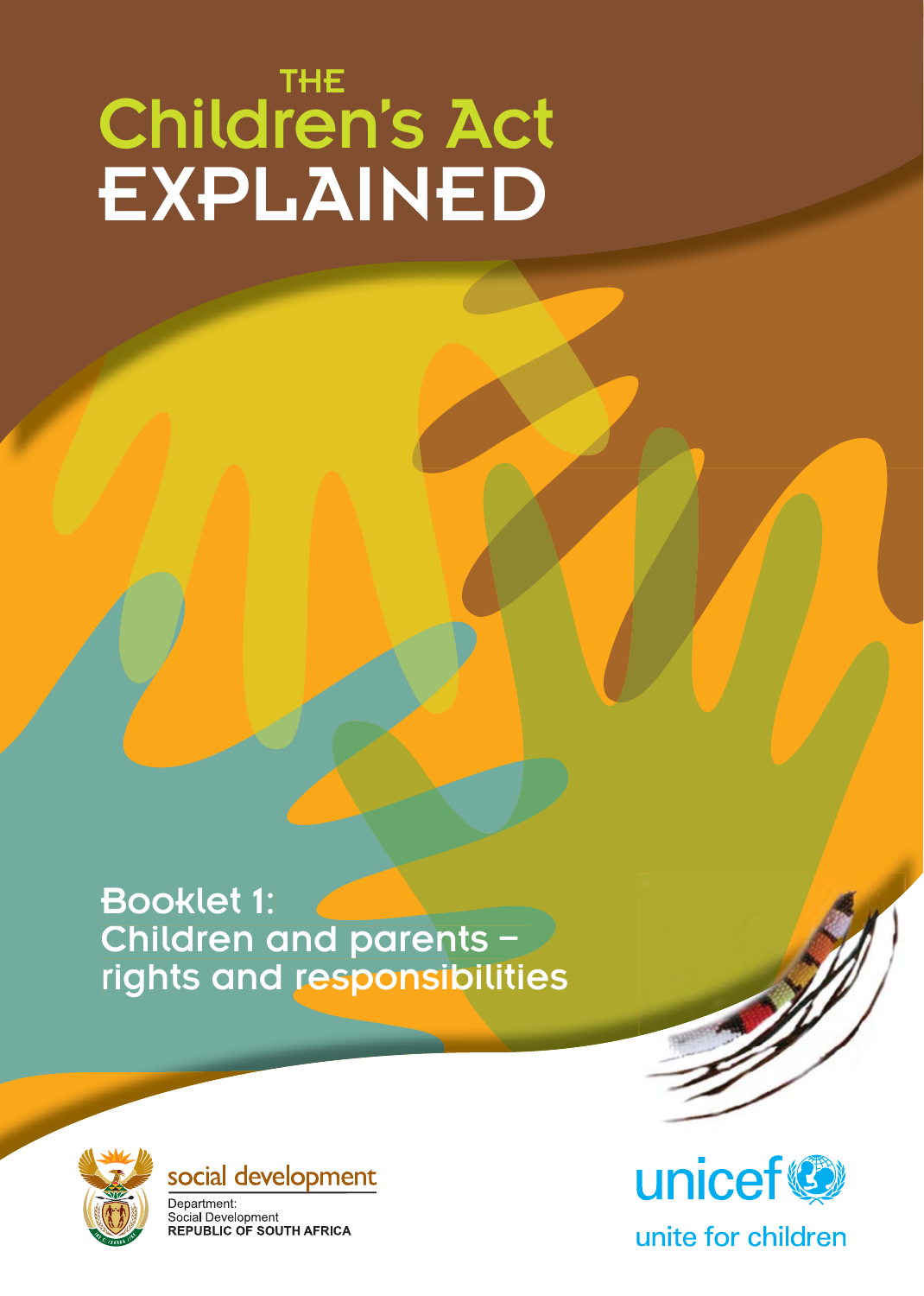# TABLE OF CONTENTS

| <b>HOW TO USE THIS BOOKLET</b>                |    |
|-----------------------------------------------|----|
| CHILDREN'S RIGHTS & RESPONSIBILITIES          | 3  |
| Introduction                                  | 3  |
| <b>General principles</b>                     | 4  |
| <b>PARENTAL RIGHTS &amp; RESPONSIBILITIES</b> | 11 |
| <b>Introduction</b>                           | 11 |
| Rights & responsibilities                     | 13 |
| Co-exercise of parental responsibilities      | 22 |
| <b>Parenting plans</b>                        | 24 |
| <b>Artificial fertilisation</b>               | 26 |
| Surrogacy                                     | 27 |
| Adoption                                      | 28 |
| <b>GLOSSARY</b>                               | 35 |
| <b>USEFUL CONTACT NUMBERS</b>                 | 40 |
|                                               |    |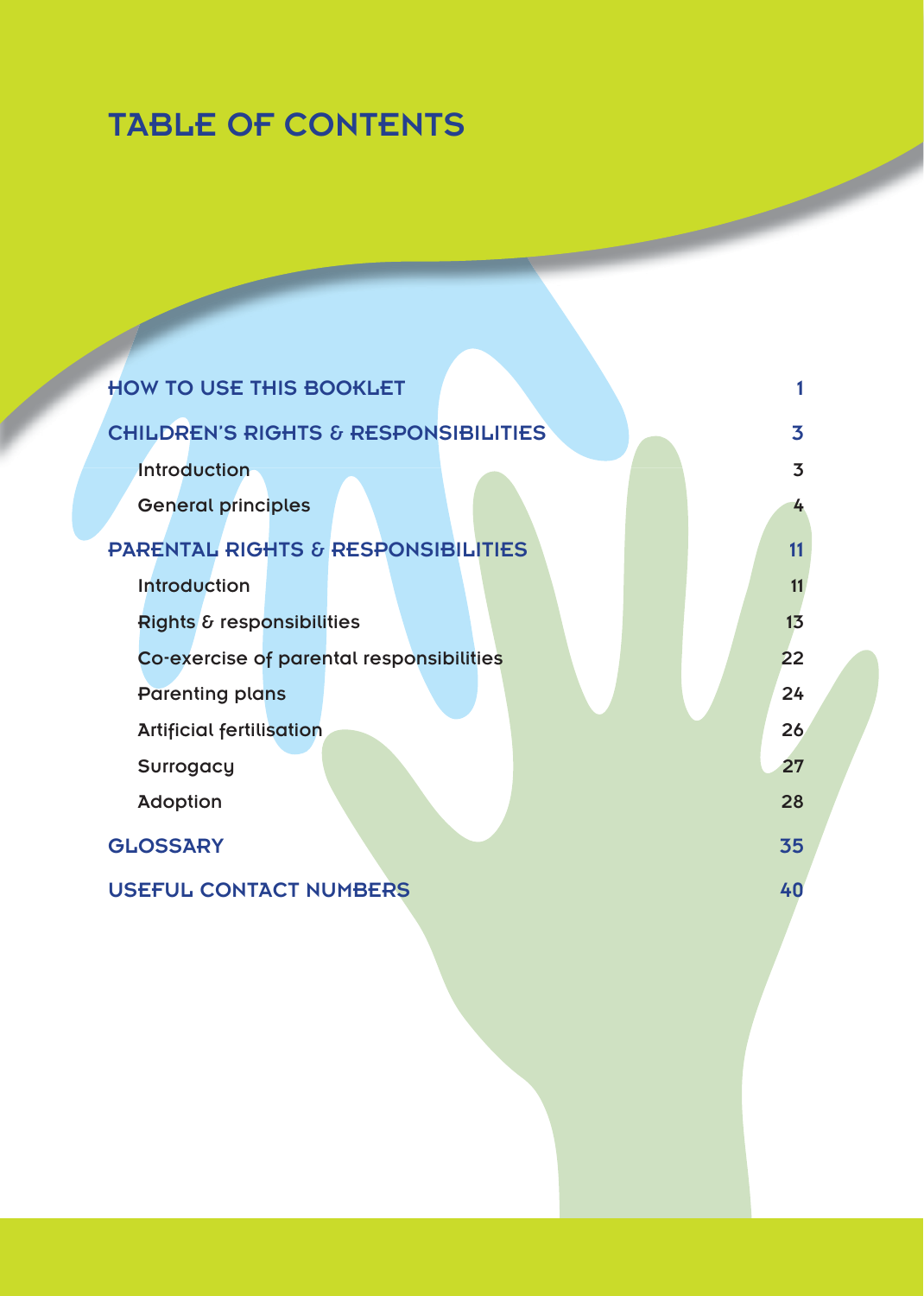# HOW TO USE THIS BOOKLET

This booklet introduces you to the Children's Act and talks about the general principles in the Act. In this booklet (Booklet 1) we try to explain, as simply as possible, the different rights and responsibilities that children and parents have. There are another two booklets in this series. Booklet 2 talks about prevention, early intervention and care, and Booklet 3 looks at the courts and how the Act can protect children. All three booklets are important and sometimes you will find that information is repeated in more than one booklet or you are told to look at another booklet to find out more about a specific topic.

To help you on your journey through each of the booklets there are three characters, two who are learners and one who is a teacher. Vusi, Mirasha and Ms Pandori will be there to discuss the Children's Act with you.

This booklet has been written for children between the ages of 11 and 15 years. However, older children and grown-ups can also benefit by reading it and they may be able to help younger children understand the difficult bits.

The Children's Act has many chapters and sections; a chapter gives the main headings in the Act and under each heading there are lots of sections; each of them numbered. You will notice that these booklets are also divided into chapters and sections for easy reference to the Act. The booklets do not look at every single chapter or section in the Children's Act. Only the bits that speak directly to children (and also parents and other adults) are included in the booklets. Because of this you will notice that sometimes the numbers are not always in order and sometimes the numbers 'jump' around. We suggest that you have a copy of the Act when reading this guide.

At the back of the booklet there is a glossary that helps explain any difficult words in the Act. There is also a list of useful contact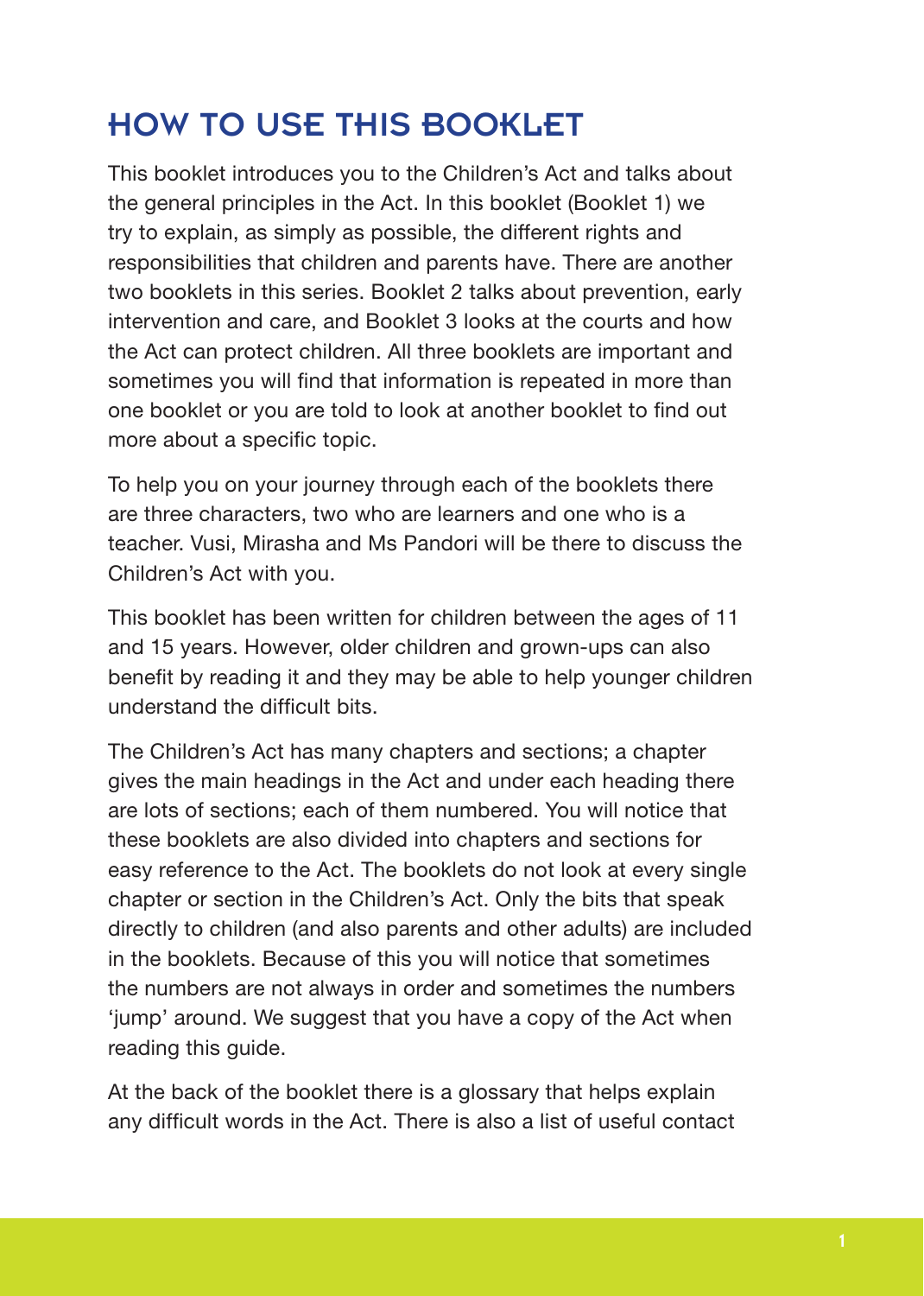numbers that you can call if you need help during times of trouble or if you just need some advice or information.

For easy reading we have used different symbols. These symbols will help you recognise certain types of information and look like this:

*When you see a note with a paperclip you will know this is an important point to remember.*

*A picture showing a pile of books will tell you this is a story about someone and it will give you an example of a situation relating to the information on those specific pages.*

*When you see a hand it means that this is something that is not allowed.*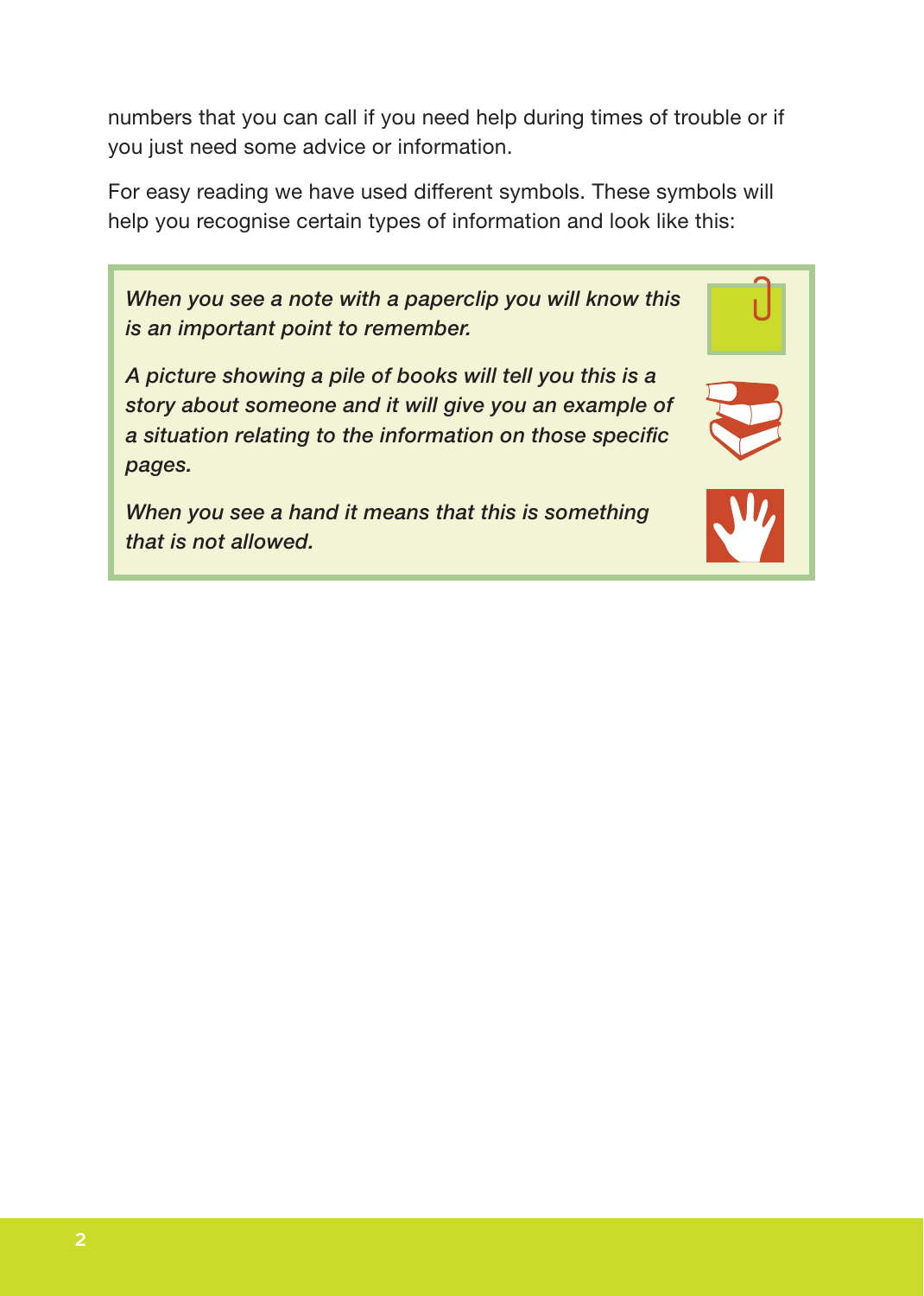# CHILDREN'S RIGHTS & RESPONSIBILITIES

### Introduction



"Hi. My name is Vusi –

"and mine is Mirasha – and we're here to tell you about the Children's Act.

The Children's Act is a legal document that was created to help protect children and make sure that your rights are respected."

The Children's Act is there to protect you and to make sure that you are taken care of, no matter who you are, where you live and who takes care of you."

The Act is there to help keep families together and make sure a child is cared for by family or parents, or is placed in alternative care when there is no family. The Act talks about protecting children from abuse, harm and neglect and to do this, many different services and resources need to be made available for children.

### Did you know?

*It is important to remember that the 'best interests of the child' come first. This is the ruler against which everything to do with a child is measured.*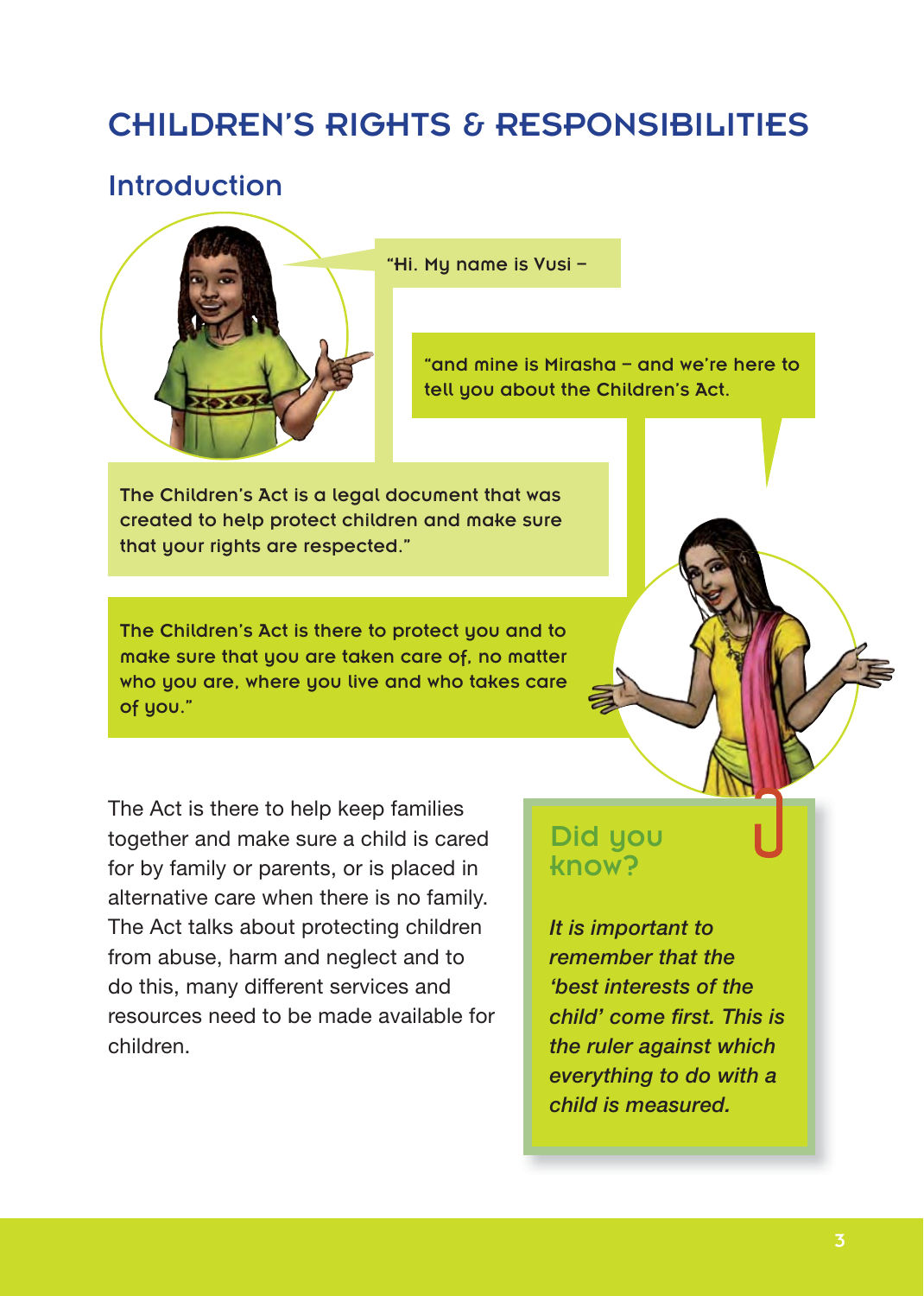### General principles (refers to Chapter 2 of the Children's Act)

"Hi. I am Ms Pandori, and I am going to be here to help explain some difficult terms in the Children's Act. To start with I'd like to tell you about the bigger picture and introduce you to some general principles. These are terms and concepts that come up time and again throughout the Act. An example of a general principle is the saying, 'the best interests of a child'. Even though it is used in different places throughout the Act, the way it is used never changes. You will find that the Act has many general principles and these will be explored in detail as we go on."

What the Act says is that when the government has to make a decision or do something that involves children it has to think about the legal and personal issues that will affect children.

#### Did you know?

*Sometimes the government is also called the state.*

The Act says that the state has to respect:

- **The rights of all children in South Africa.** These rights are contained in the Bill of Rights in the Constitution. The Constitution clearly states that children's rights must be promoted, protected and respected.
- **The dignity and worth of the child.** The state must make sure that all children are treated equally and are not discriminated against.
- **The child's need for development and growth.** A child needs to be able to play and engage in activities that suit the child's age and developmental capacity.
- **The right of children with disabilities to be encouraged and supported** whilst taking care of their special needs.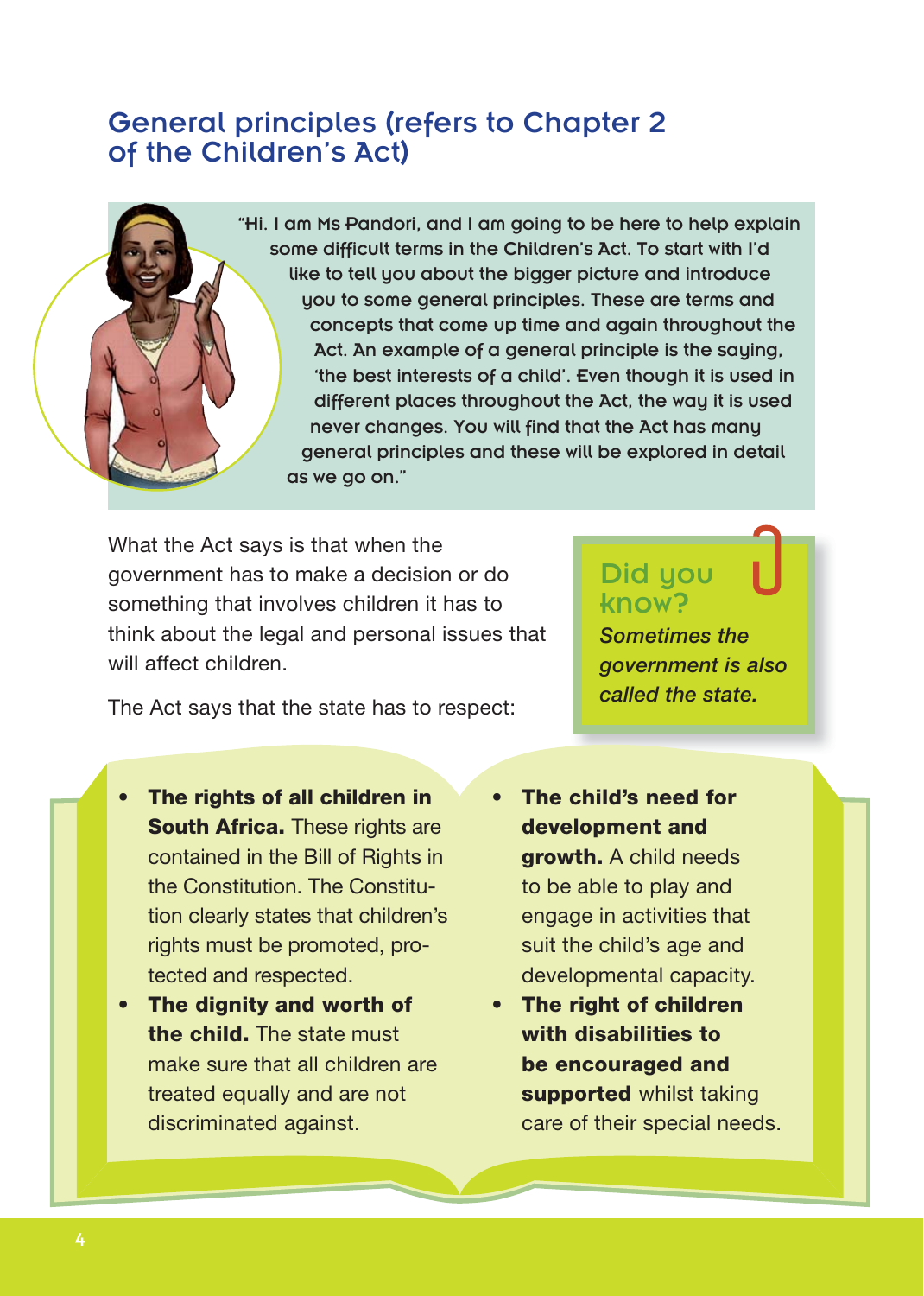Another point that needs to be remembered when looking at children's issues is that the family and the child have a right to be heard. If it is in the 'best interests of the child' then the family will be given a chance to express their points of view even in times of conflict:

The right to be heard is so important that the Act gives examples of how families and children should be heard. The Act talks about the need to both hear and guide a family in conflict, to keep the parents informed of any decisions that are made about their child, and to listen to a child when decisions are being made that will affect the child.



Best interests of the child (refers to Chapter 2, Section 7 of the Children's Act)



*Vusi says:* " 'The best interests of the child' are the first things to think about when making a decision that will affect the child. Sometimes when a child's best interests are janored the child ends up in an even worse situation. The story about Susan will help illustrate this."

Susan lived in a home where the parents fought all the time. One day a social worker came and took Susan away and put her in foster care with a new family. Susan was very unhappy. She missed her mother and father every day and her sadness made her ill. Susan's best interests were not considered. If Susan was asked what she wanted she would have said that she loves her parents, and she just wants the fighting to stop.

*Mirasha says:* "The Act wants people to always think about what is best for the child. The Act is concerned about the child's personal relationships, the child's emotional and intellectual needs and any big changes in the child's life that would affect him or her."

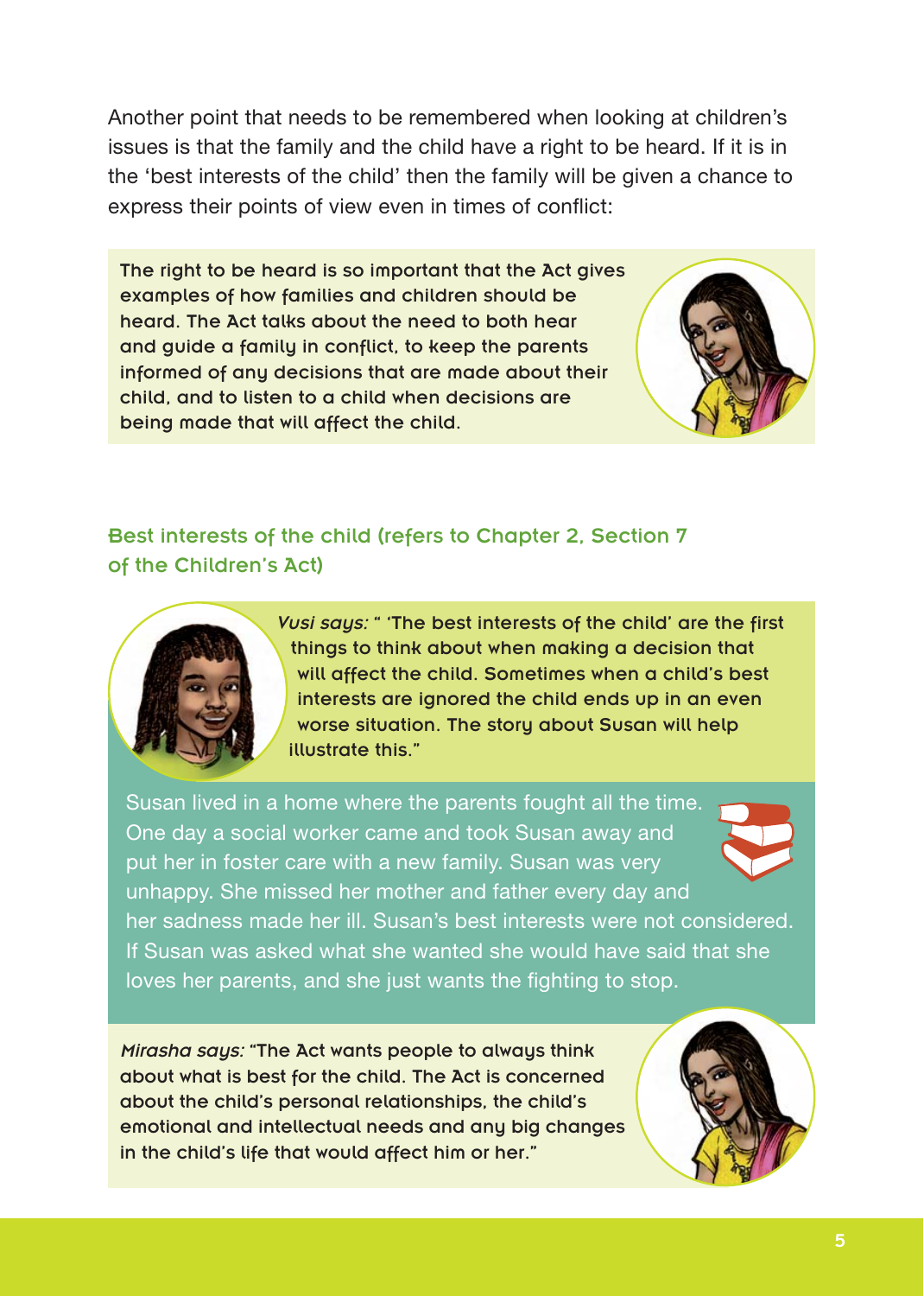The Act says that it is also important to look at the attitude that the parent has towards the child and the attitude the parent has about his or her duties as a parent.

Other factors that need to be considered are the age, the gender and the background of the child and whether the child has any disability, illness or any special needs.

All the above issues should be considered with care, but if a child is in need and faces the possible threat of physical or emotional harm then the child needs to be helped quickly, without exposing the child to any more harm.

Child participation (refers to Chapter 2, Section 10 of the Children's Act)

Every child has the right to participate and to have a voice. This means that every child may take part in any matter that concerns the care and well-being of that child, depending on his or her age and maturity level.

 *"Children participate when they are heard. When the qualities of their character are nurtured and affirmed this gives them the confidence to try the new and grow."* **Nodi Ipp, Virtues Project.**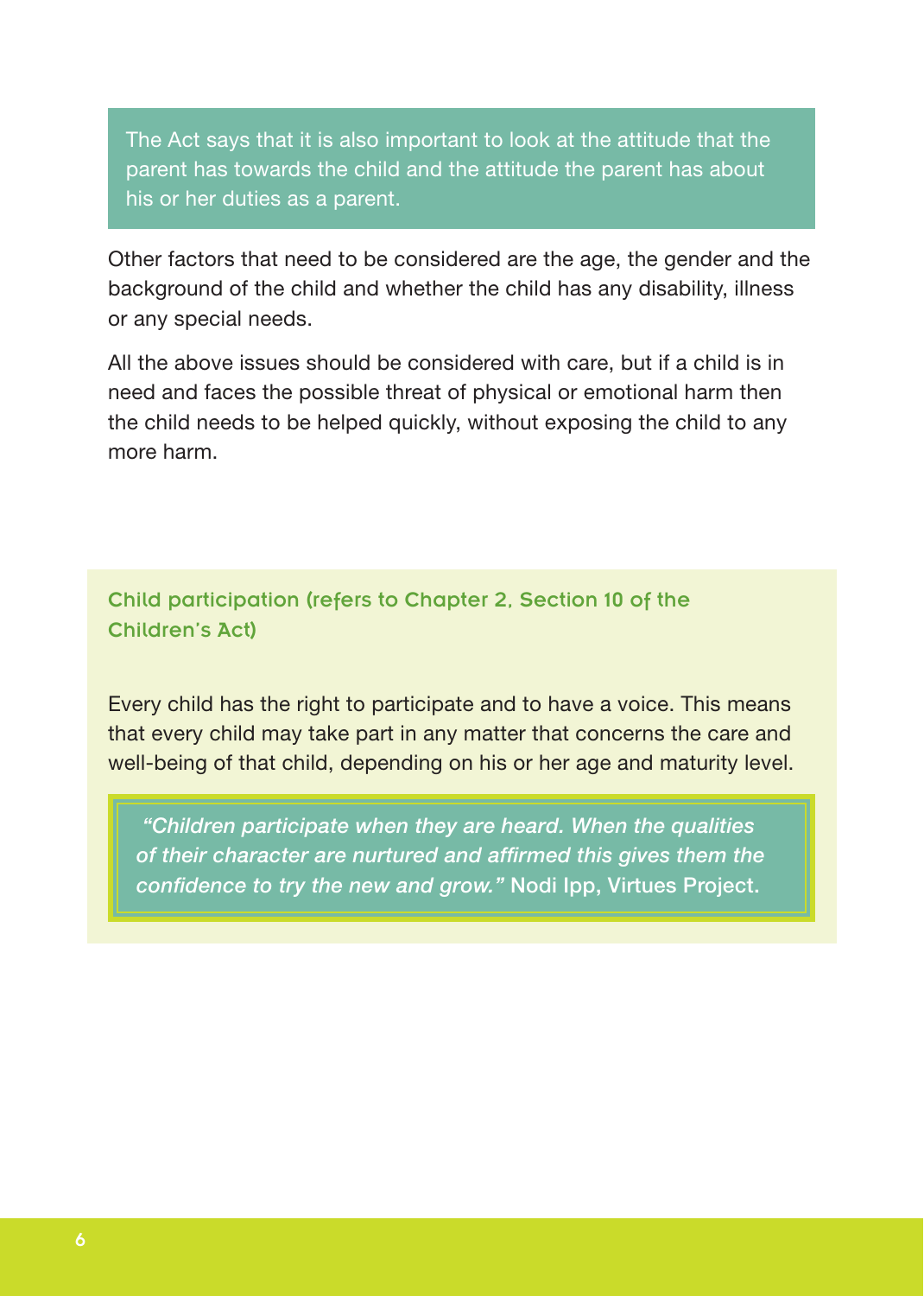Children living with a disability or chronic illness (refers to Chapter 2, Section 11 of the Children's Act)

*Mirasha says:* "The Act says that children living with a disability or chronic illness have special needs and these should be recognised."



What this means is that a child, who is living with a disability or is chronically ill, must be given every opportunity to take part in social, cultural, religious or educational activities. The Act places great importance on the people who are living with disabilities.

The right to dignity and self-worth is very important for all children living with a disability or a chronic illness. These children need to be encouraged to participate in their community and should be loved and cared for in a family environment.

*Even though a child may have a disability, he or she should be encouraged to live a life that is as full of possibility and growth as it can be.*

Social, cultural & religious practices (refers to Chapter 2, Section 12 of the Children's Act)

*Vusi says:* "Hello again! I'm here to tell you about how the Act wants to protect children from practices that can be harmful to their well-being and health. The Act protects all children so it does not matter what the child's cultural or religious background is."



There are many cultural practices that are seen as harmful to children and go against the rights of a child as set out in our Constitution and the United Nation's Convention on the Rights of a Child. The Children's Act tries to set down clear ground rules that must be followed by everyone in the country.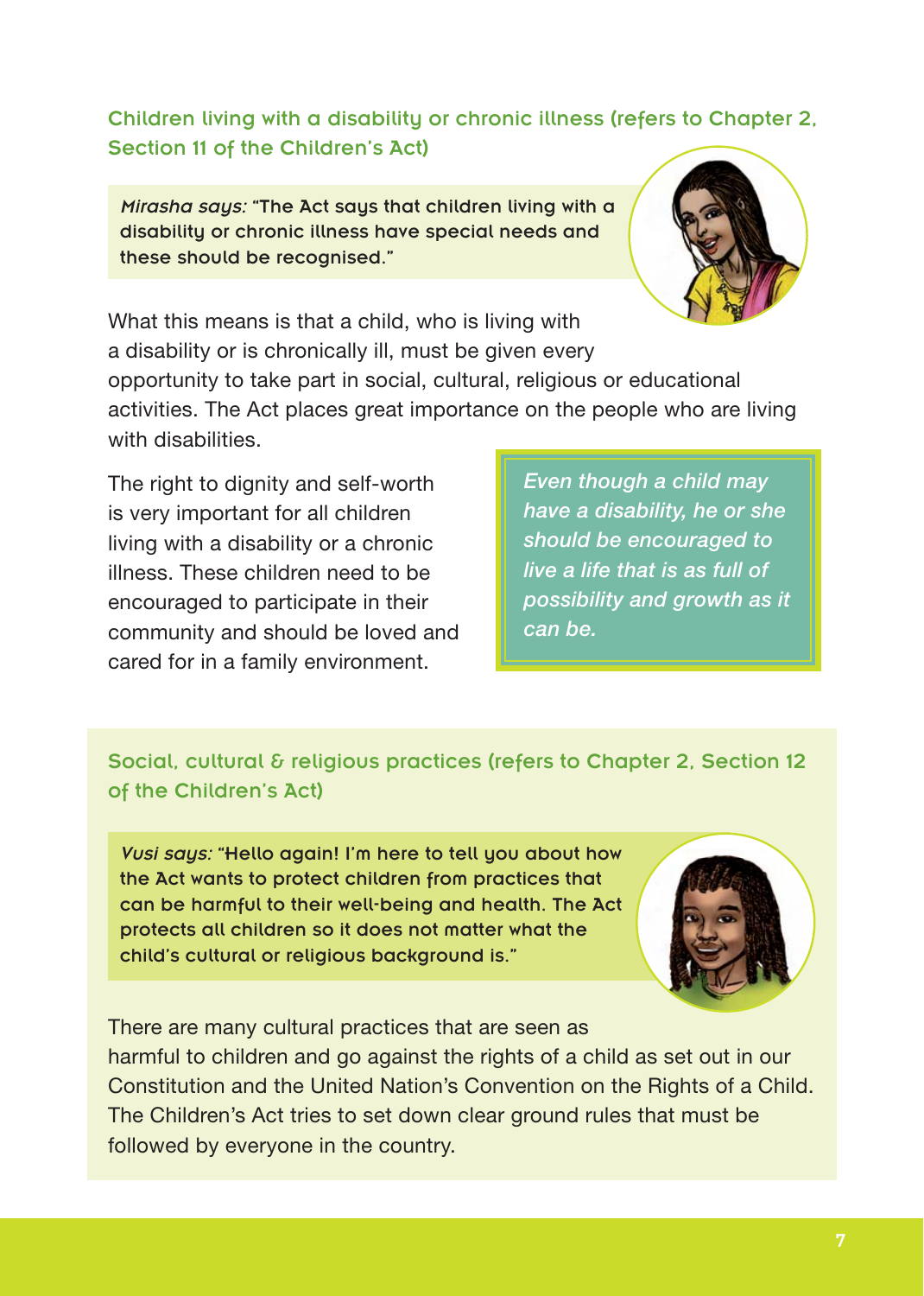

*Mirasha says:* "Children cannot be forced to marry and they cannot be allowed to marry if they are underage. You may be surprised to find out that there are still some cultures in the world where young girls – as young as 12 years old – are being married to men who are much older than they are."

Children should have a right to play and enjoy their childhood whilst they are still young – marriage is a big responsibility for a child to bear.

The Act prohibits certain practices. Prohibit is a strong word meaning 'not allowed at all'. The Act makes it very clear that certain practices are not acceptable and people must stop using and abusing them.





*Vusi says:* "There are certain cultural and religious practices that are not allowed. They are prohibited. For example genital mutilation is prohibited. Virginity testing on children under 16 years of age is not allowed and a child under 16 can only be circumcised if it is for medical or religious reasons, or as long as the practice is part of the child's faith."

Virginity testing means that a young girl's genitals can be checked, by an older woman, to see if there has been any interference and to make sure that the young girl is still a virgin.

#### Did you know?

*A child's body may not be marked after virginity testing and no-one can release the results of the test or force the child to disclose the results.*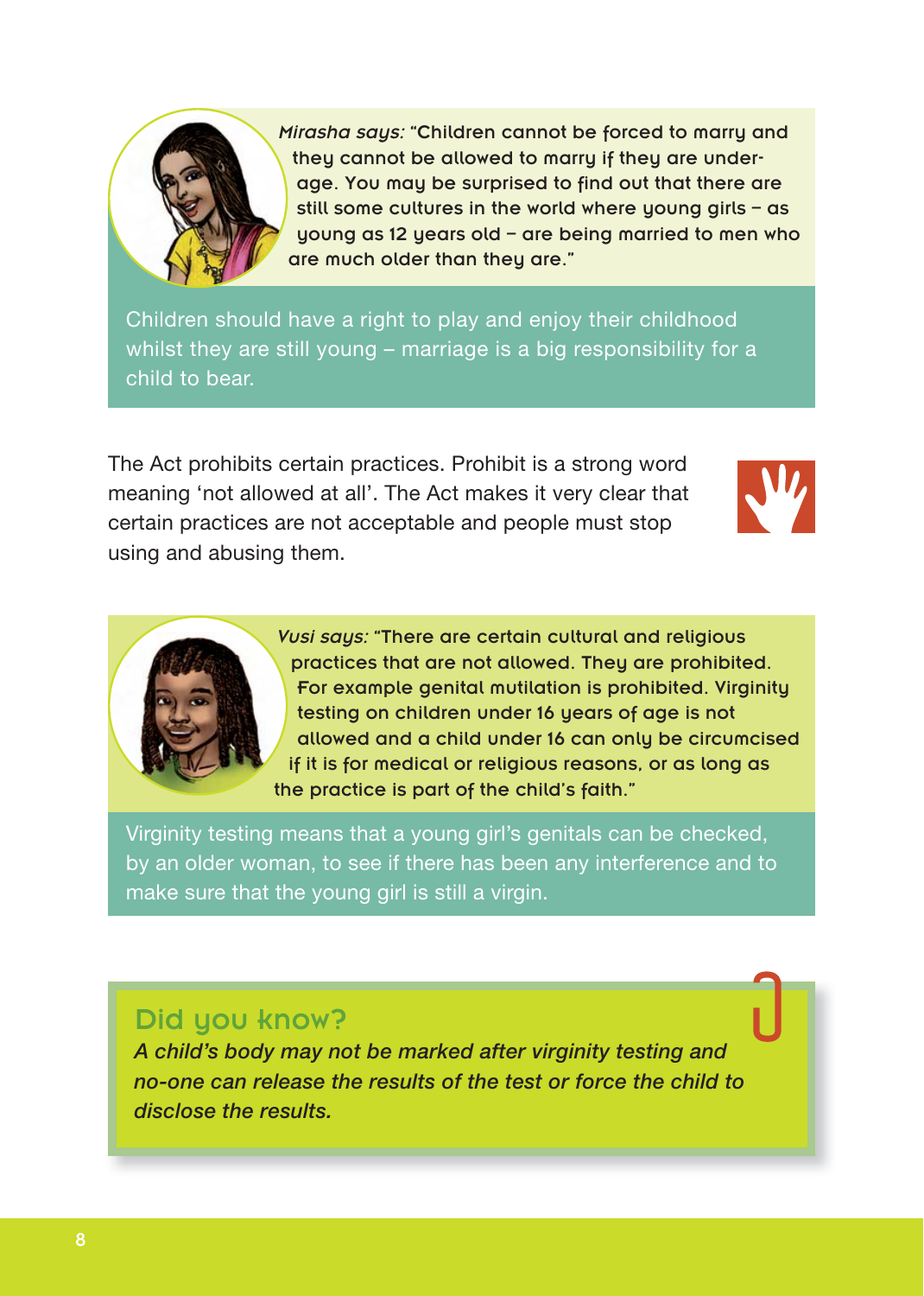#### **Practices that the Act allows (but with certain restrictions):**

- Virginity testing of children older than 16 years, as long as the child understands what is happening, has agreed to the test and the testing follows an accepted approach. An accepted approach is one that follows a way that has been followed for many years – a recognised custom or tradition.
- Circumcision of male children over 16 years, as long as the child has an understanding of what will happen and has agreed to it. If a child does not want to be circumcised he has a right to say no.

#### Children's responsibilities & age of majority (refers to Chapter 2, Section 16 & 17 of the Children's Act)

Children may have rights but they also have responsibilities. Rights are things that you are free to do and responsibilities are things you are expected to do. Therefore rights and responsibilities go hand in hand. If there are rights then there are responsibilities and you may not have one without the other. For example: a child has a right to be proud of his or her own culture but he or she also has a responsibility to respect the culture of others.

### Did you know?

*A child has a responsibility to his or her family, the community and the state.*

*Mirasha says:* "It could be said that children grow into their responsibilities. When you are a baby you need someone to take care of all your needs and a baby cannot have any responsibilities. When you grow older the responsibilities grow with you, until you reach the age of 18 and the law says you are now an adult. At 18 you have reached the 'age of majority' and you have all the rights and responsibilities of an adult."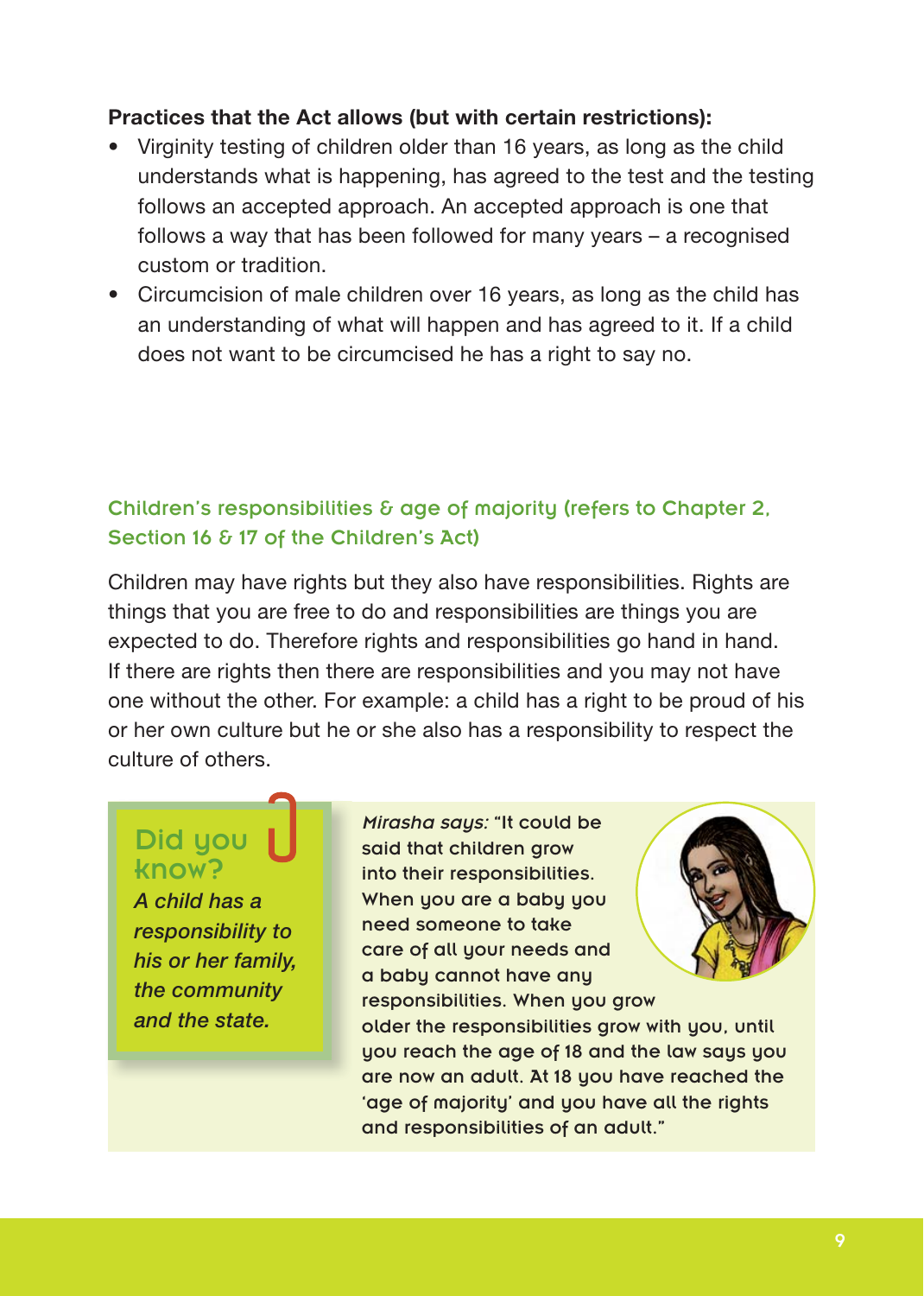#### Did you know?

*An adult is sometimes called a major and a child is called a minor. That is why we call it the 'age of majority' because a child or minor moves on into adulthood and becomes a major.*

> *Mirasha adds:* "As children get older, they become more mature and are given more responsibilities. The law recognises that children change and it deals with children differently depending on their age. For example, the law understands that a very young child cannot always tell the difference between the real world and the imaginary world. Below is a true story about a very young child who did not understand that he

had done something wrong."

A child of seven years old picked up his grandfather's gun while playing cops and robbers and he shot at his grandfather, killing him instantly. The child could not understand why his grandfather never got up again. The court decided that the child could not be found guilty of a crime because the child was too young to understand his actions. If the child was older the court would have decided differently.

*Vusi says:* "The duty of a parent or guardian to support their child ends when the child becomes an adult. What this means is that when a child reaches the age of 18 years, he or she becomes independent. There are exceptions to this, like when a child is still furthering his or her education, or the child is mentally or physically dependent on a parent, guardian or caregiver."



For all other children, once they reach the age of 18 years, and start earning a living and taking care of themselves, they have 'full legal capacity'. This means they can sue and be sued in a court of law, they can enter into contracts without the help of a guardian, they can choose to marry without their parents' or guardians' consent and many other rights that they are free to have without their parents' permission.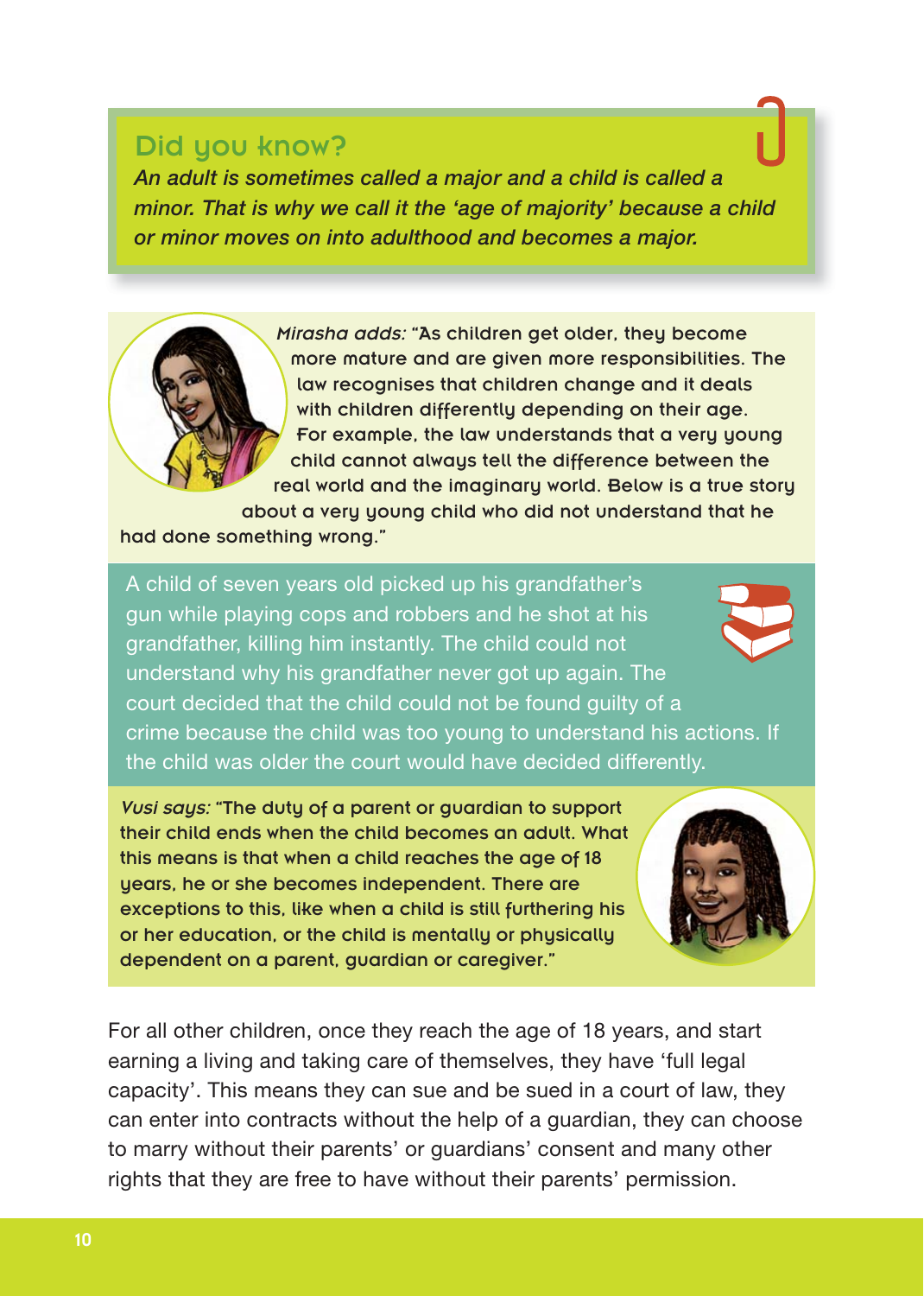# PARENTAL RIGHTS & RESPONSIBILITIES

### Introduction



*Ms Pandori says:* "When a person has a child, he or she becomes a parent and the law says they have to take care of the child and are responsible for the child. The Act speaks about a parent's 'parental rights and responsibilities'. Parents have many rights and responsibilities but these are different for different people.

"There are mothers and fathers who are married and raising their children together. There are single mothers and single fathers. They may be single because they were never married or they got divorced. There are people who take care of children in the place of parents or people who take care of children for a short time. All these different families have rights and responsibilities for their children. They do not always have the same rights and responsibilities and the Act explains the differences."



*Mirasha says:* "Because the rights and responsibilities of parents, guardians and caregivers are different, it gets very confusing trying to explain who has a right and who does not. So, what if we say that the rights and responsibilities that a parent has are like crayons in a colouring box?

In that way we can compare the different types of parents that a child can have, by just looking at the number of crayons in each box."

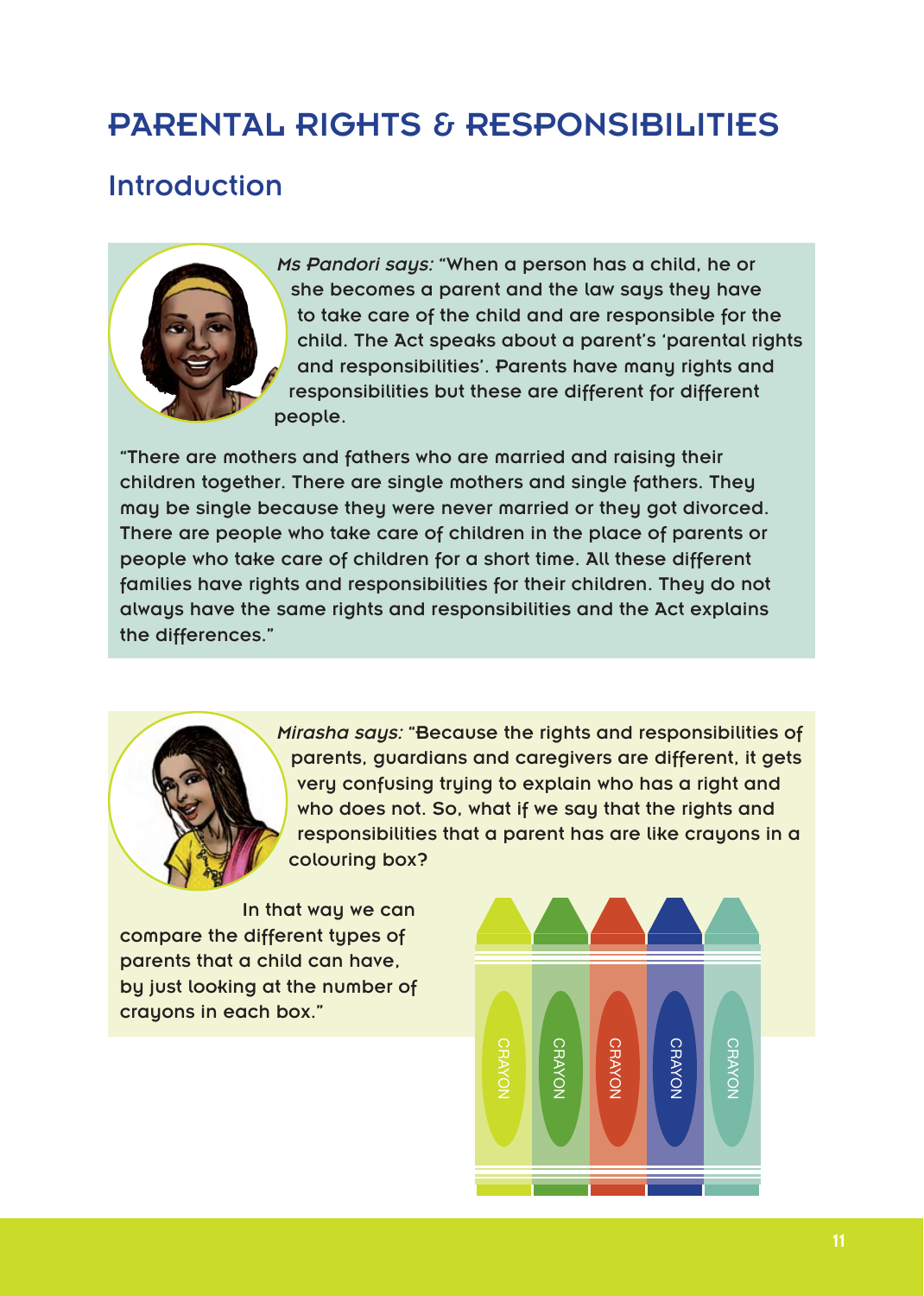*Vusi says:* "I see what you mean. If a mother has full parental rights and responsibilities towards her child that would mean she has a full box of crayons, right?"

*Mirasha responds:* "Yes, and some parents will have fewer crayons than others. The number of crayons depends on the type of relationship a parent, guardian or caregiver has with the child and if the court gives a parent more rights – then they get more crayons in their box."



Later we will look at the number of crayons different types of parents will have in each of their boxes. But first it is important to understand the different words that are being used and also what the law says:



#### *What is guardianship?*

This means the administrative part of taking care of a child. The biological parents who are married are both natural and legal guardians.

#### *What is a legal guardian?*

A legal guardian is someone who is chosen to be a guardian either in a will or by a court (for more information see the section about the courts in Booklet 3).

#### *What is a natural guardian?* Sometimes the biological parents are called the natural guardians.

#### *What does contact mean?*

This is about keeping in touch even though maybe the parent is not living in the same home. It is about talking and/or seeing the child often enough to develop a relationship.

#### *What does care mean?*

Care means thinking about the child's daily needs such as providing a safe home, food, education and love. The child's development is part of care.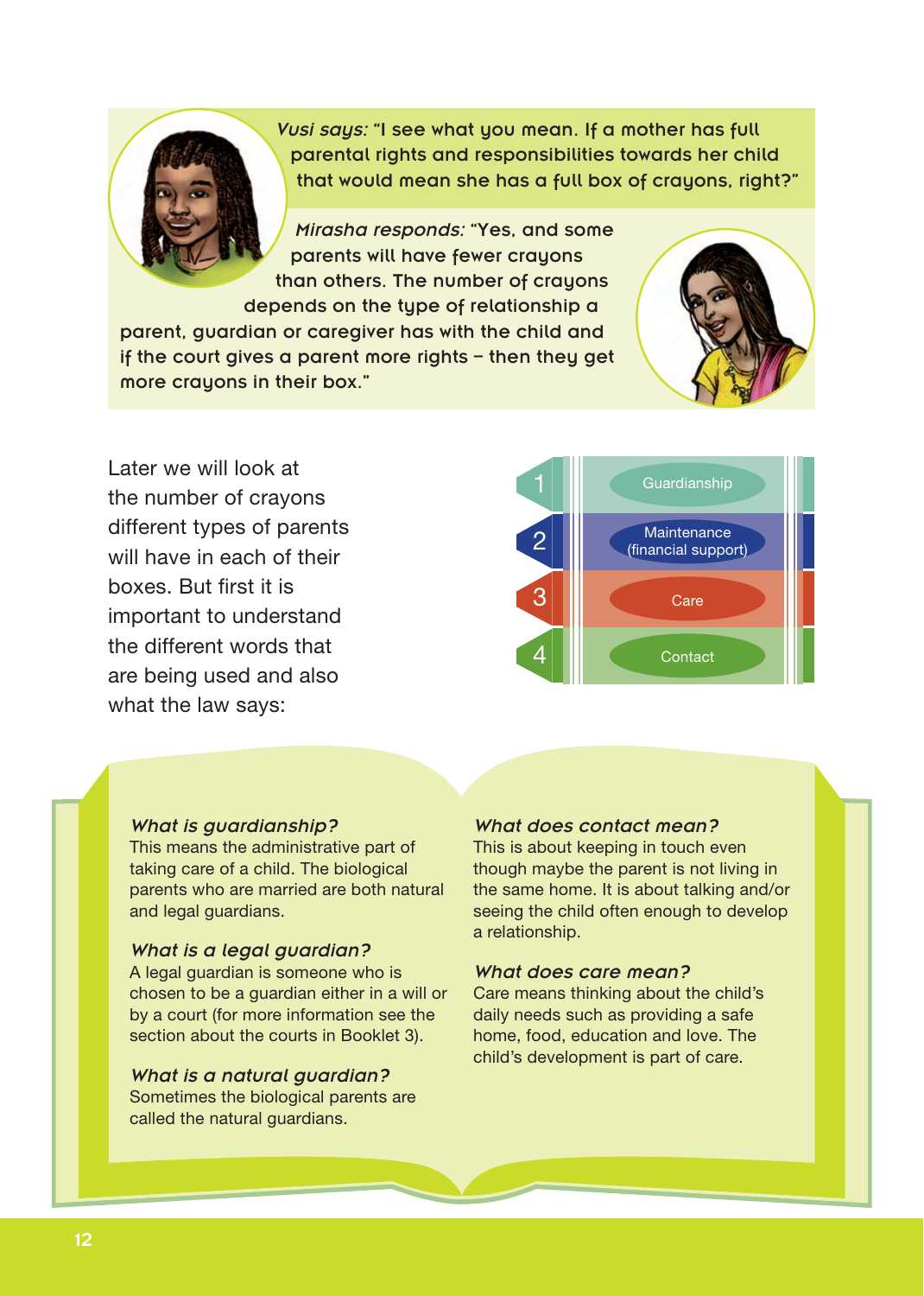

#### Did you know?

*Guardians are administrators. Carers are responsible for the day-today care of a child.*

*Sometimes you will read words like 'care' and 'contact' in the Children's Act – the words 'custody' and 'access' mean the same things.* 

### Rights & responsibilities (refers to Chapter 3 of the Children's Act)

#### **The Act says that parent/s must:**

- Take care of their child.
- **Maintain contact with the child.**
- $\bullet$  Be a guardian to the child.
- Make sure that the child has financial support. This means that both parents must provide for the child's needs. How they do this depends on how much money the parents have. This is often called maintenance.

*When a child is cared for they have a home, they are protected from harm and are fed and supported each day.*

**"My parents are too concerned about making money and they forget to take care of us or to spend time with us. We are left alone at home during the weekends and we just don't feel safe anymore."** *Interview held with child from Johannesburg.*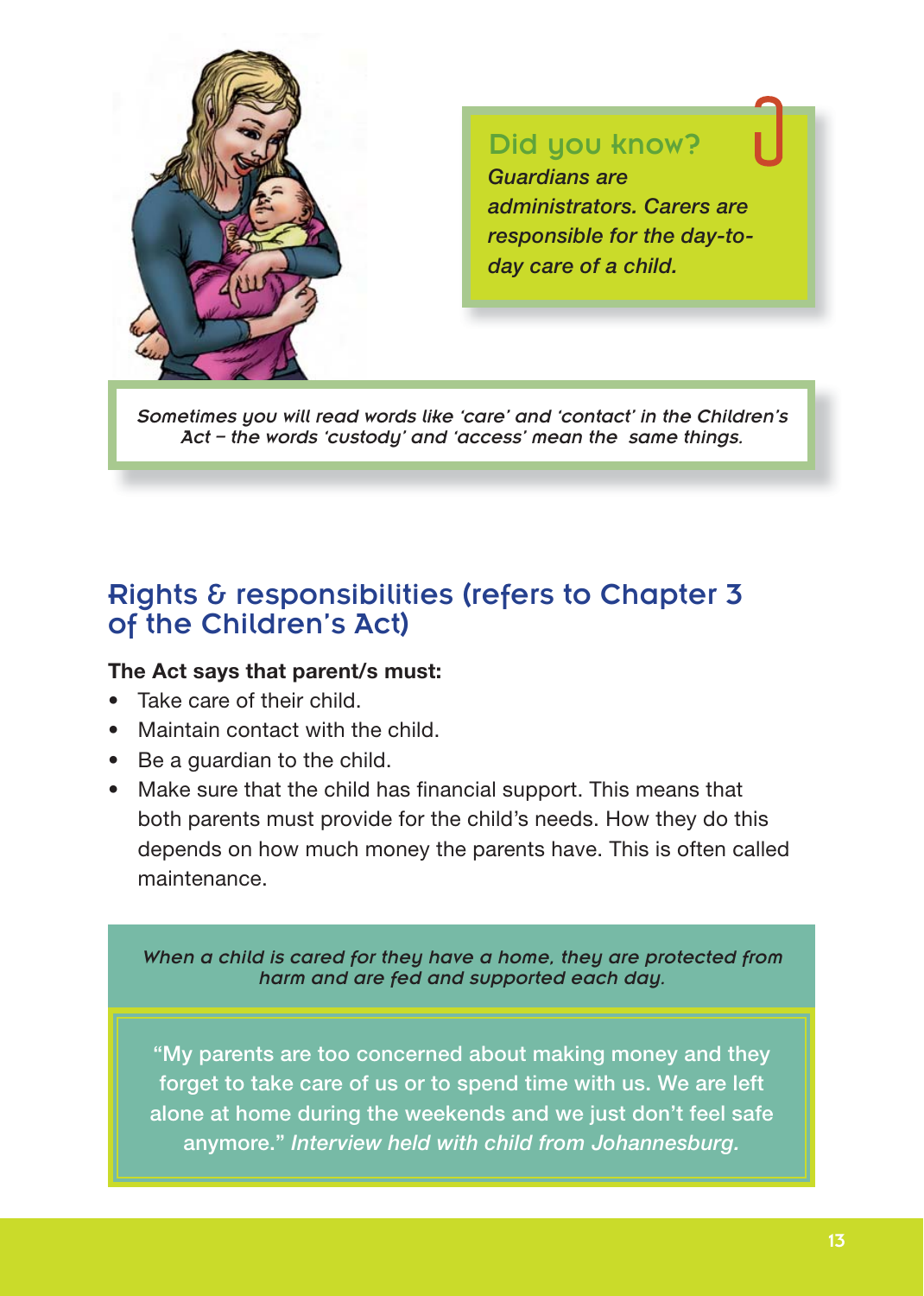#### **Parents or guardians are expected to:**

- Look after the property of a child and give or refuse consent if the child wants to sell property like a house.
- Act for the child when doing anything official like entering into a contract or when the child needs to go to court.
- Say yes or no if a child asks for permission to get married, be adopted, leave South Africa or get a passport.

Did you know? *The High Court is the Supreme Guardian of all children.*



"No! The Children's Act clearly says that both guardians need to agree to a child's removal to another country, and only a court can decide otherwise."

#### Did you know?

*Both parents have equal guardianship over children that have been born during the marriage.*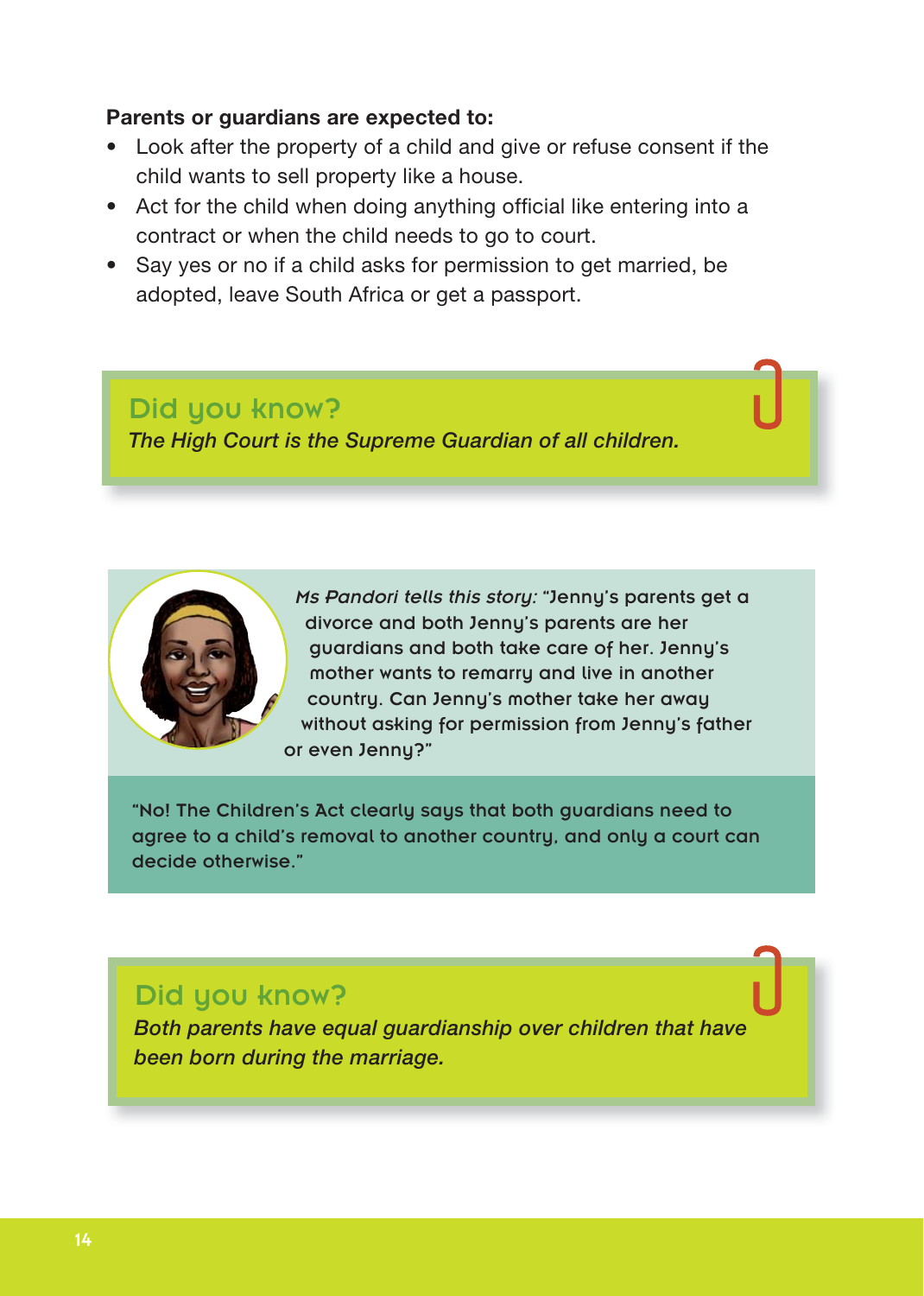Earlier on we said that the Act speaks of many different types of parents.



**Let's look at those different families.**  All of the following have a full box of crayons:

- Married biological mother and father.
- Divorced mother and father.
- Unmarried biological mother.

*This depends on the court making a decision.*

#### Did you know?

*The mother of a child has 'full parental responsibilities and rights' for that child even if she is not married to the father.*



Unmarried biological fathers have crayons 2 and 4... and the court can grant crayons 1 and 3.

*Sometimes biological fathers are also called natural fathers.*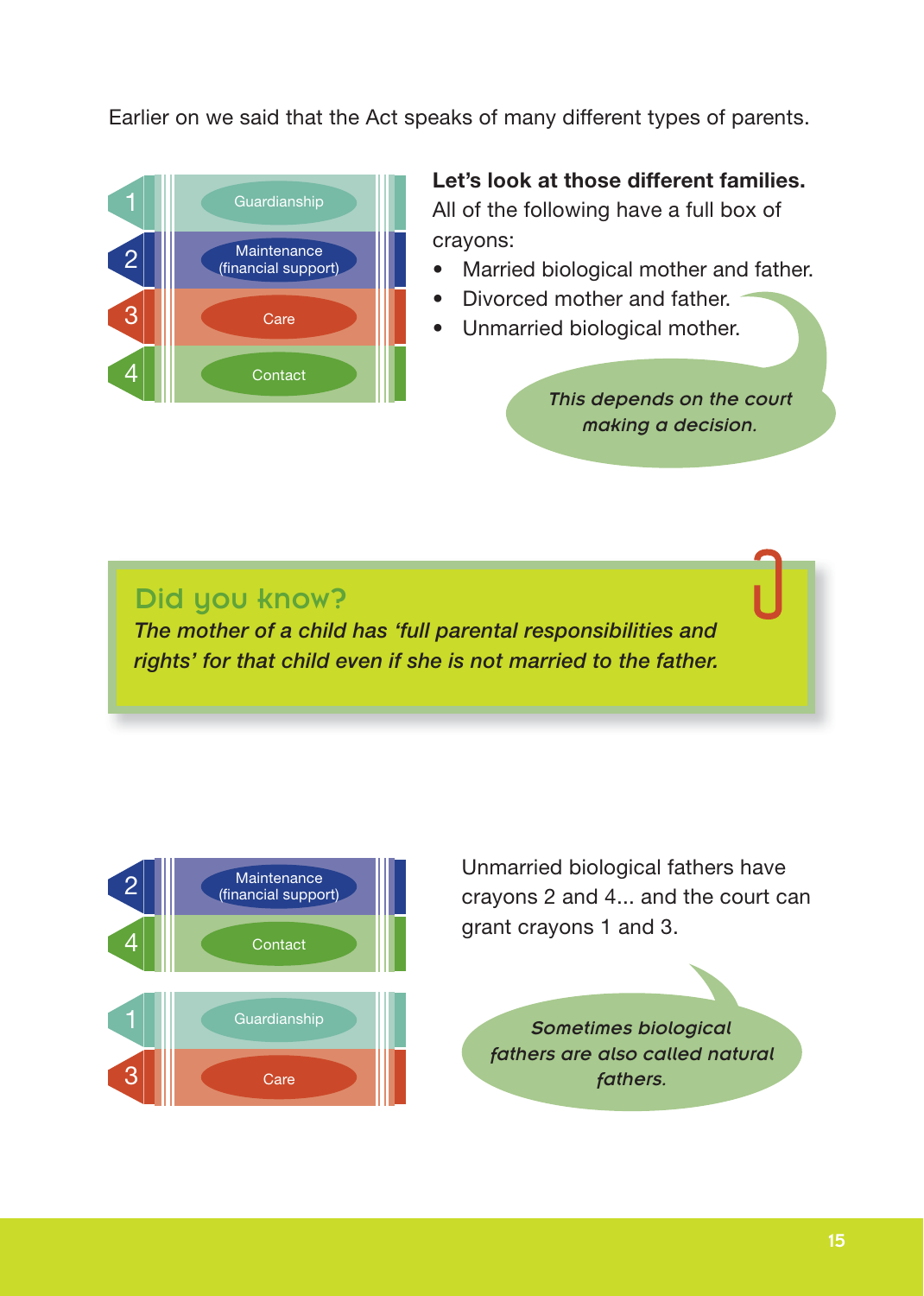

#### **Caregiver**

The Act says a caregiver is someone other than the parent or guardian who is taking care of a child. It could be a foster parent, a community caregiver or even the head of a child-headed household.



#### Adoption

*Full box of crayons shared by the adoptive parents.*

*Vusi says:* "Sometimes a mother can also be the guardian of her unmarried child's children, in certain circumstances."

Maria was Bongi's mother. Her husband Mdu died when Bongi was only five so Maria was a single mother. Life was not easy because there was not much money. When Bongi went to high school she started to spend time with a group of friends who liked to drink and party and Bongi became very rebellious. Maria was not surprised when Bongi told her she was pregnant and the father was also at her high school. Bongi was only 14 years old when she fell pregnant and the father was 16 years old.

Maria became the guardian of Bongi's child after he was born.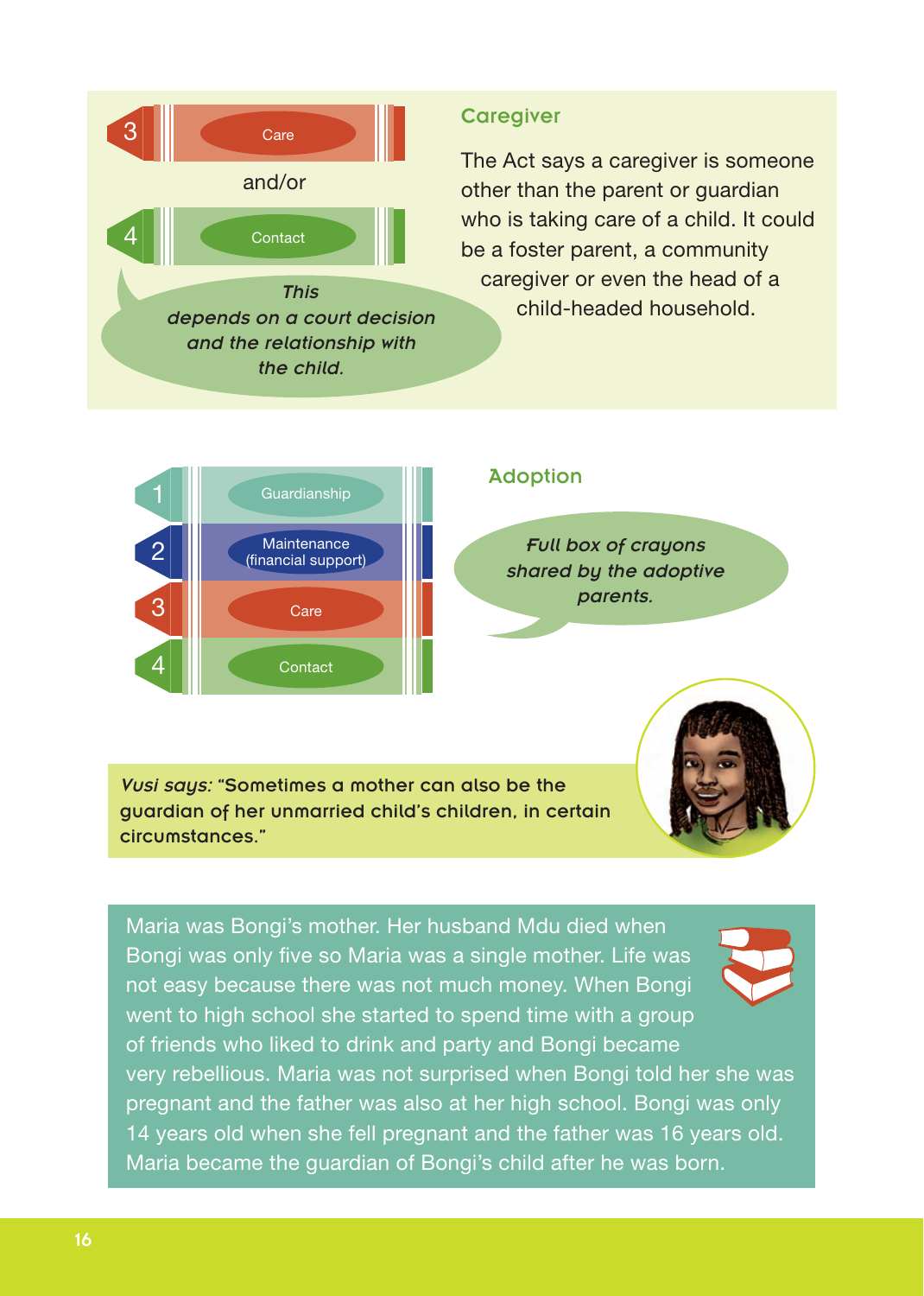#### Parental rights & responsibilities of unmarried fathers (refers to Chapter 3, Section 21 of the Children's Act)

Peter and Susan met at a party and started to go out together. Unfortunately they broke up soon after they met because they could not stop fighting. A few months after their break up Susan found out that she was pregnant. Susan decided to keep the baby and told Peter about her pregnancy. Peter said that he would help support her and her baby. After an easy pregnancy, a baby boy was born. Susan called her baby Paul. Peter was there for the baby and he helped pay the hospital bills. He also paid a sum of money into Susan's bank account because Susan had not worked for a few months after Paul was born. Peter told Susan that he wanted to be a father to baby Paul. However, Susan told Peter to leave them alone and then refused to let Peter see the baby.

*Vusi says:* "When a biological father is not married to the mother he loses his parental responsibilities and rights but he must still pay half of the maintenance for his child. Some unmarried fathers want to have a relationship with their child and the law says these fathers can claim some rights but they need to prove some things first."



*'Proof' is something physical that can be used to show that the father has been helping to provide for his child. The father can show any shopping receipts, or bank statements to prove that he has sent money or bought things for his child.*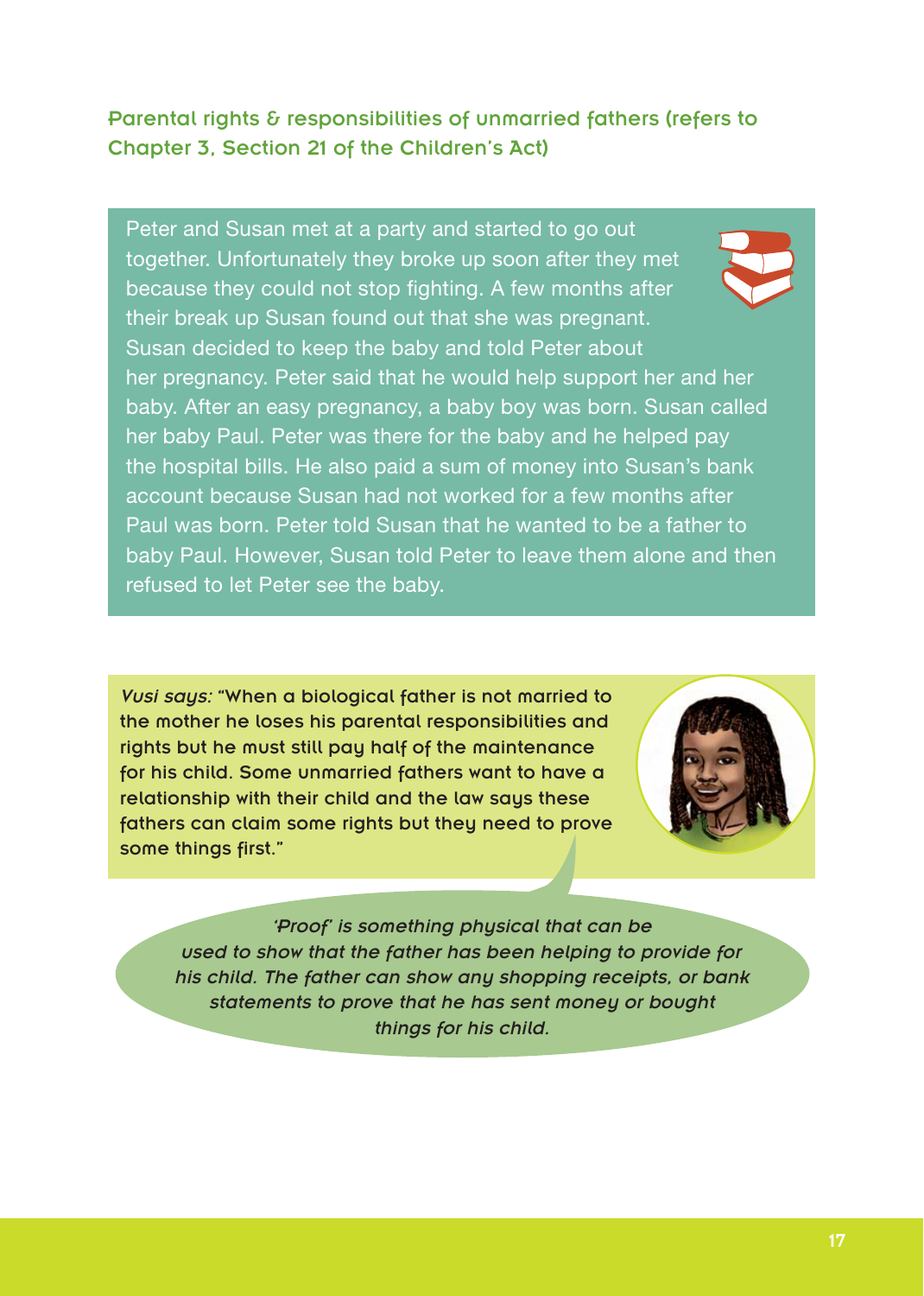#### Did you know?

*Maintenance is the amount of money a parent pays to help with the care and support of a child even if he is not living with the mother and child. Sometimes the court orders the parent to pay a certain amount each month.*

#### **A biological father must prove that he:**

- was living with the child's mother in a serious, long term relationship at the time of the child's birth,
- wants to claim paternity of the child,
- chooses to pay customary law damages,
- contributes to the child's upbringing, or

*'Customary law damages' – this is a traditional practice. The unmarried father must pay the unmarried mother's parents compensation for having sex with their daughter outside of a marriage and making her pregnant.* 

contributes or tries to contribute to the maintenance of the child.

When an unmarried father of a child wants to claim paternity it means he wants everyone to know that he is the child's father even if he and the child's mother do not have a relationship.

### Did you know?

*Paternity means that this man fathered the child with the child's mother. Paternity can be proved using a blood test.*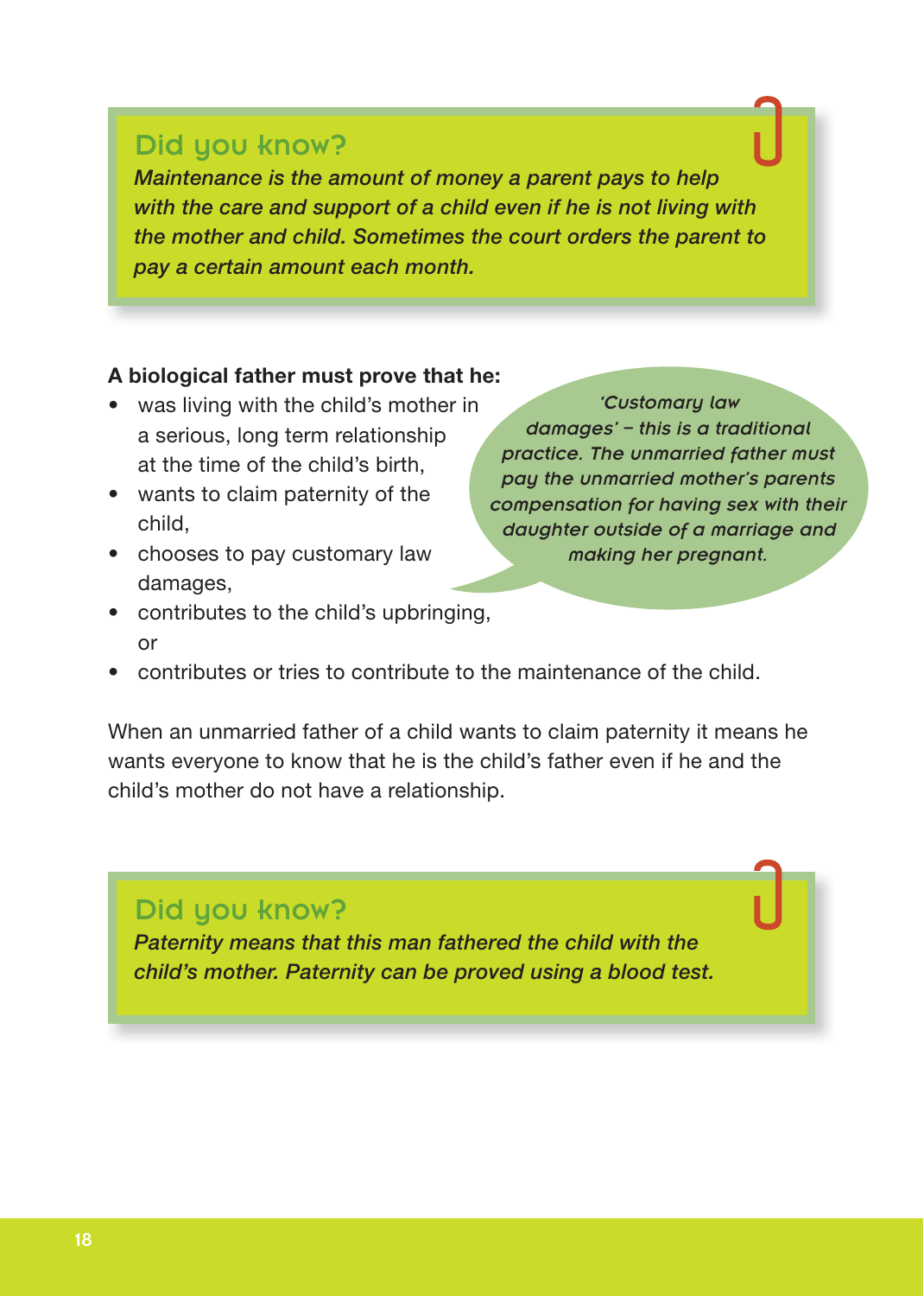#### Person claiming paternity (refers to Chapter 3, Section 26 of the Children's Act)

Every child who is born in South Africa is registered in terms of the Births and Deaths Registration Act. If a mother is not married to the father then she can leave out the father's name in the registration.

> *Ms Pandori says:* "A father who wants to claim paternity may ask the mother for permission to be identified as the father on the Birth Registration. The mother may refuse to give her permission and then the father will have to go to court and ask for an order showing that he is the father. The father can also go and ask the court for permission if the mother is mentally ill, or she has passed away or she cannot be found anywhere."

Some people are excluded from claiming paternity. This means that sometimes a person is not allowed to claim that he is the father of a child when the child has been conceived because of:

- a rape of or incest with the mother of the child, or
- the person is biologically related to a child because of artificial fertilisation.

If an unmarried father wants to be the child's guardian, he must apply to the High Court. It is then up to the High Court to decide if it is in the child's best interests to give the father guardianship rights.

### Did you know?

*If a man and woman are going out together – like a girlfriend and boyfriend – and the woman falls pregnant, it is assumed that her boyfriend is the biological father. The boyfriend will then need to give proof that he is the father if he wants to claim paternity.*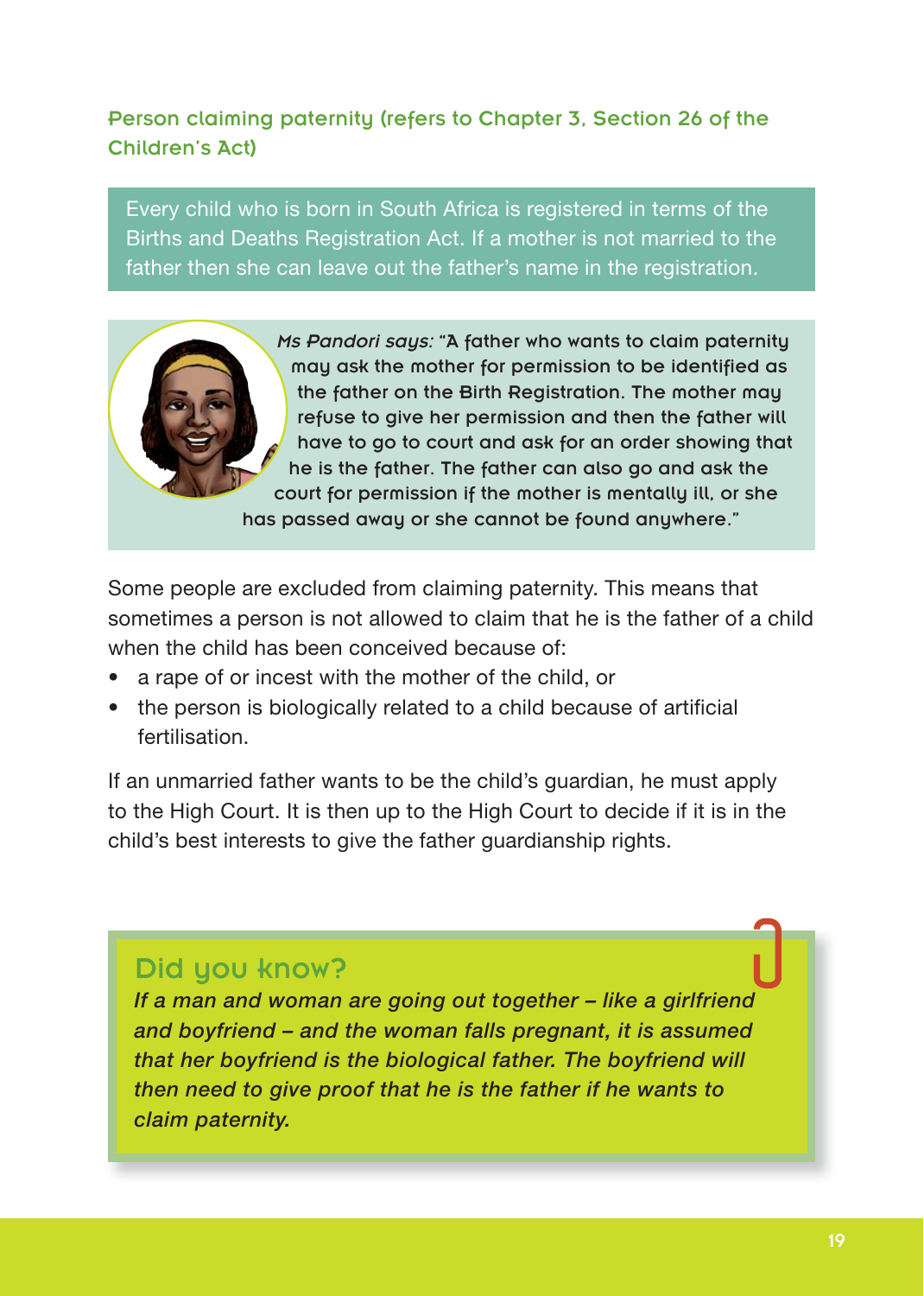Assignment of contact, care or guardianship by the court to interested persons (refers to Chapter 3, Section 23 & 24 of the Children's Act)

*Vusi says:* "The Act says any person who is interested in the well-being, care and development of a child may go to the High Court, a divorce court, or the Children's Court to ask for permission to be part of a child's life. The court will make sure that some very strict conditions are met before giving this permission to anyone. This is to make sure that children are protected from being put into the care of someone who may not take proper care of

them. You can also find more information about the courts in Booklet 3.

### Did you know?

*The High Court is the only court that can give someone permission to become a guardian. The divorce court and the Children's Court can give a person permission to take care of a child or just for visiting a child.*

*Mirasha says:* "Remember we spoke about how important it is to make sure the children's interests come first? Well the court has to look at many things when making a decision but firstly it will make sure that the decision is in the best interests of the child."





*Vusi says:* "It is also important to look at the relationship the child has with the person who has asked the court for permission – for contact, care or guardianship – and the court will ask if that person has ever given any money to help with the expenses of the birth and maintenance of the child."

#### Did you know?

*The Act also allows non-South African citizens to apply for guardianship as long as certain international standards are followed.*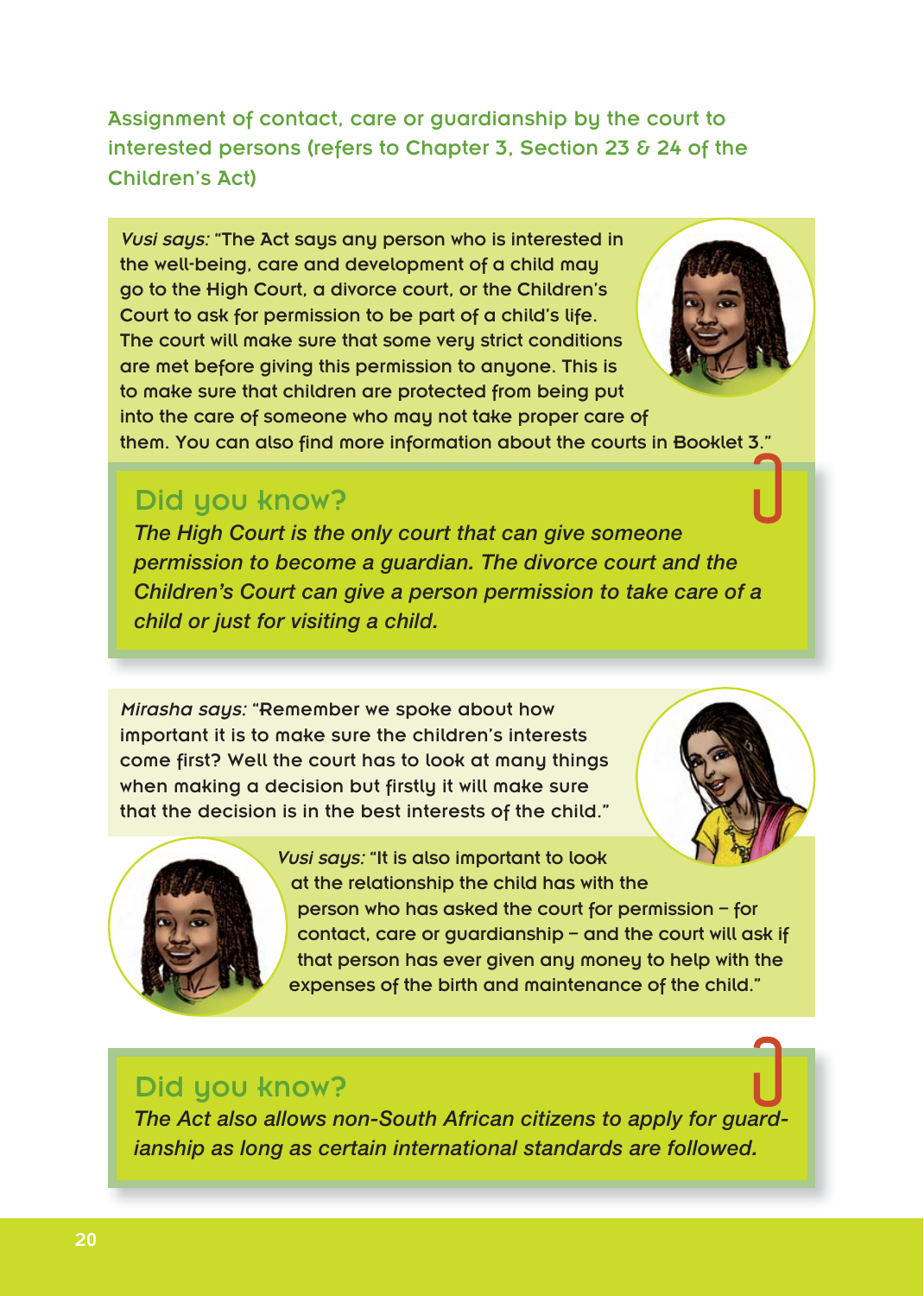#### Assignment of guardianship (refers to Chapter 3, Section 27 of the Children's Act)

Natural guardians have a legal duty to support their children and must use their money to support the children. Legal guardians have no such duty. They do not have to use their own money to support the children.

There are two ways in which a person can become a child's guardian, if she or he is not the parent of the child:

- by a decision of the High Court acting as the 'supreme guardian' of all minors, or
- in a will that was written by a sole parent or sole caregiver who passed away. The person named in the will must be a fit and proper person.

*A will is a legal document that explains how someone wants his or her property to be shared out after they have died.* 

*A fit and proper person is a person who is law abiding and able to take care of a child.* 

The person who is named as a guardian in a will can only become a guardian after the death of the parent and if he or she accepts the new responsibility.

### Did you know?

*When the High Court is asked to choose a guardian for a child it does not have to be the child's parent as long as the choice is in the best interests of the child. The High Court will look at the relationship between the child and this person and also at the relationship the child has with the previous guardian.*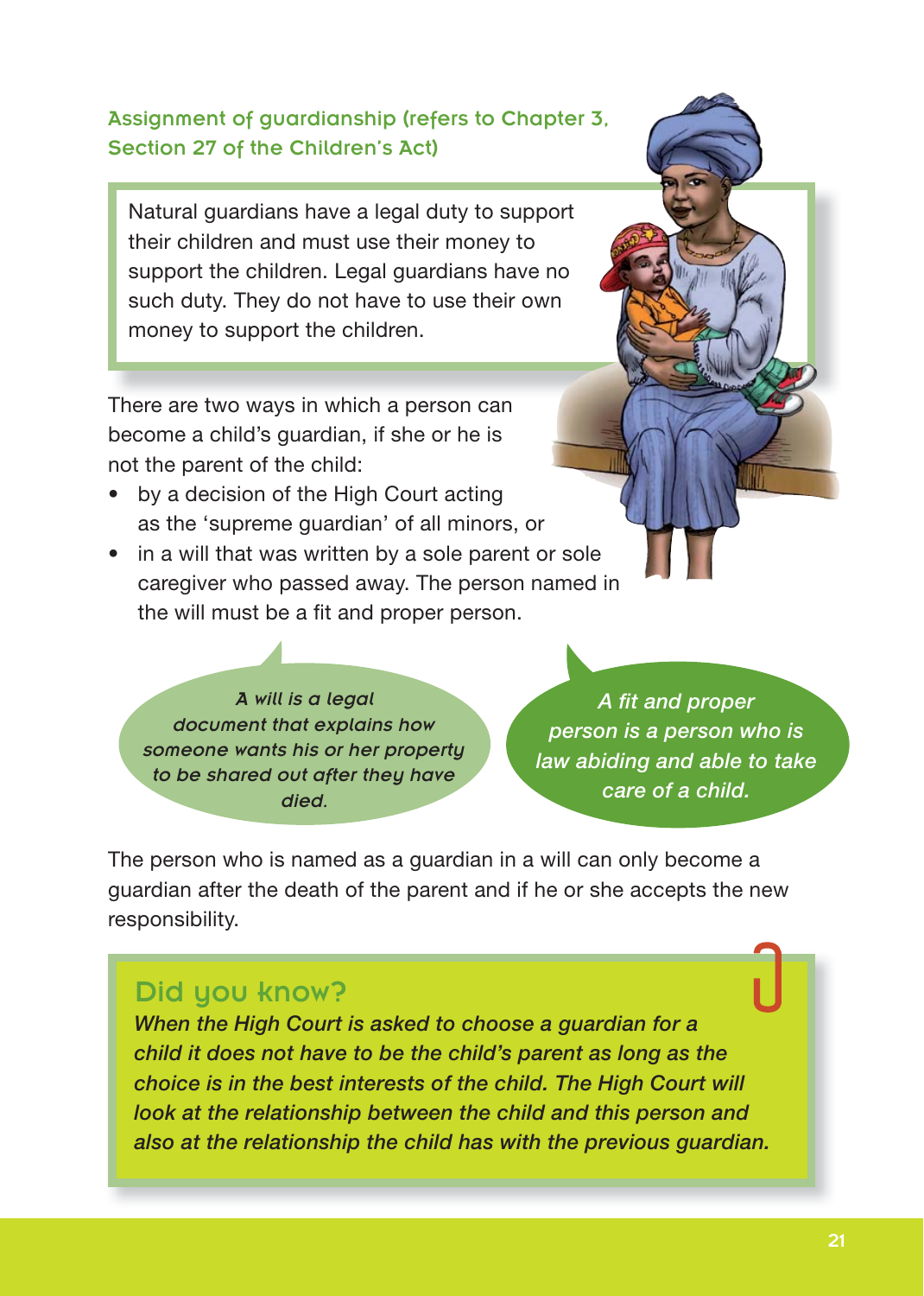Termination, extension, suspension or restriction of parental responsibilities & rights (refers to Chapter 3, Section 28 of the Children's Act)

*A High Court, a divorce court or a Children's Court.* 

Certain people can ask the court to put aside a person's parental rights and responsibilities for a short time. They can even ask the court to stop some, or all, of a parent's rights and responsibilities.

*Vusi says:* "When we say 'certain people', we are talking about different types of people like someone who is a co-holder of parental rights and responsibilities (see the following section for more information) or someone who is interested in the child's well-being, or a family advocate."



### Co-exercise of parental responsibilities (refers to Chapter 3, Section 30 of the Children's Act)

*Vusi says:* "More than one person can have parental responsibilities and rights for the same child. When people share these duties they are called co-holders and they have the power to make independent decisions about the care of the child. It is important to remember that anyone, who has parental responsibilities and rights, must listen to the views and wishes of the child before they make a decision that will affect the child."

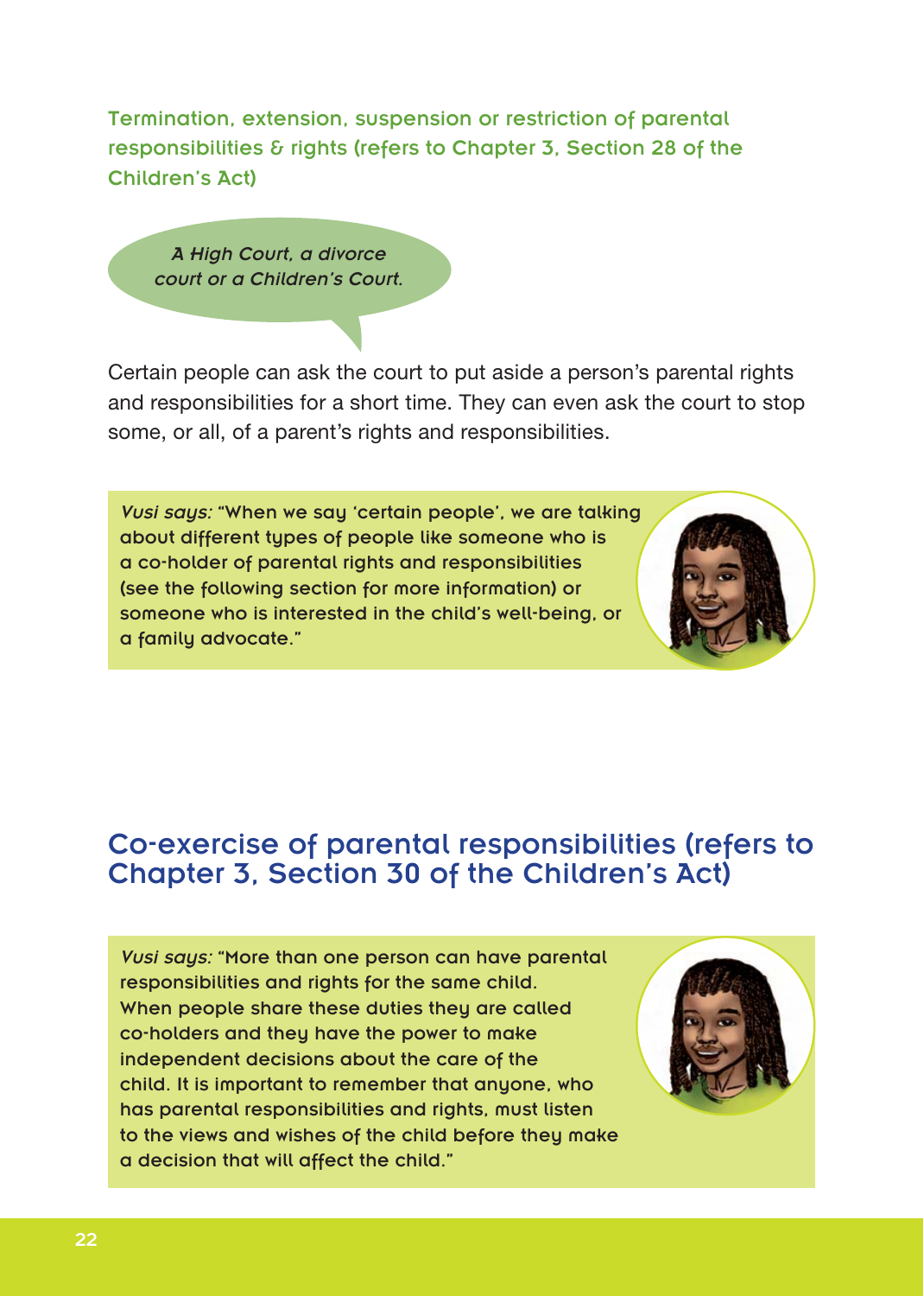*Children are expected to obey the 'reasonable' orders or requests of their parents.*

Co-holders of parental duties and rights can make decisions about the care, contact, maintenance and guardianship of a child. They can also make a decision that will affect the child's living conditions, education, health, personal relationships or the child's well-being.

> *Maintenance is an amount of money paid by a parent who does not live with child. It is paid to help with the upkeep of the child. A court may order a parent to pay maintenance.*

### Did you know?

*A caregiver who takes care of a child occasionally or for a period of time, may not have any parental responsibilities over the child but he or she should still safeguard the child's health, well-being and development. The caregiver should also protect the child from maltreatment, abuse, neglect, filth, discrimination, exploitation and any other physical, emotional or mental harm.*

*Parental responsibilities and rights can be limited or even stopped by a court.*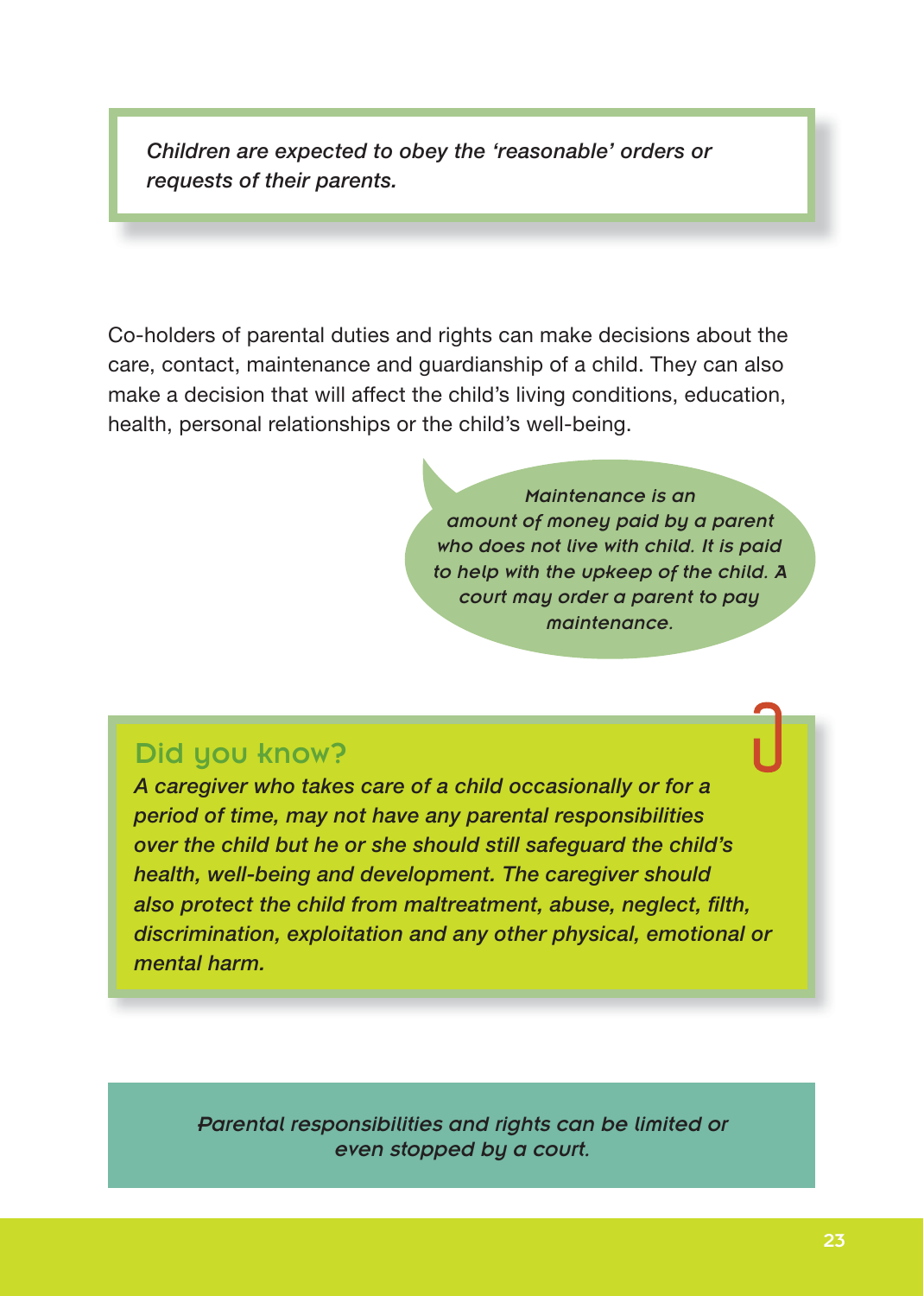### Parenting plans

Content of parenting plans (refers to Chapter 3, Section 33 of the Children's Act)



*Vusi saus:* "Co-holders of parental responsibilities and rights may agree on a parenting plan. A parenting plan sets out their duties towards a child. They should agree on a parenting plan and try to avoid going to court if there is a disagreement."

The parenting plan below is just an example of a basic parenting plan:

*This is the parenting plan for Henry Pitter* 

1. Describe where and with whom the child will stay.

*Henry Pitter lives with Mrs Pitter, ID Number 5002150544090, at 25 Owl Corner, Castle Road, Muldersdrift.*

2. Describe how the maintenance of the child will be taken care of.

*A sum of R5,000 each month will be paid towards Henry Pitter's care by John Bloggs, who is the natural father of the child.*

3. Describe how the contact between the child and any other person will be controlled.

*The child will be in the custody of Mrs Pitter. Mr Bloggs has periodic right of access subject to certain conditions.*

4. Describe how the schooling and religious upbringing of the child will be taken care of.

*The child, Henry Pitter, will be raised in the faith of Mrs Pitter who is a Roman Catholic.* 

*Signed on this day \_\_\_\_\_ of the month \_\_\_\_\_\_\_\_\_ in the year \_\_\_\_* 

*Signature: \_\_\_\_\_\_\_\_\_\_\_\_\_\_*

*Witness: \_\_\_\_\_\_\_\_\_\_\_\_\_\_\_\_ Witness: \_\_\_\_\_\_\_\_\_\_\_\_\_\_\_\_\_\_\_\_\_*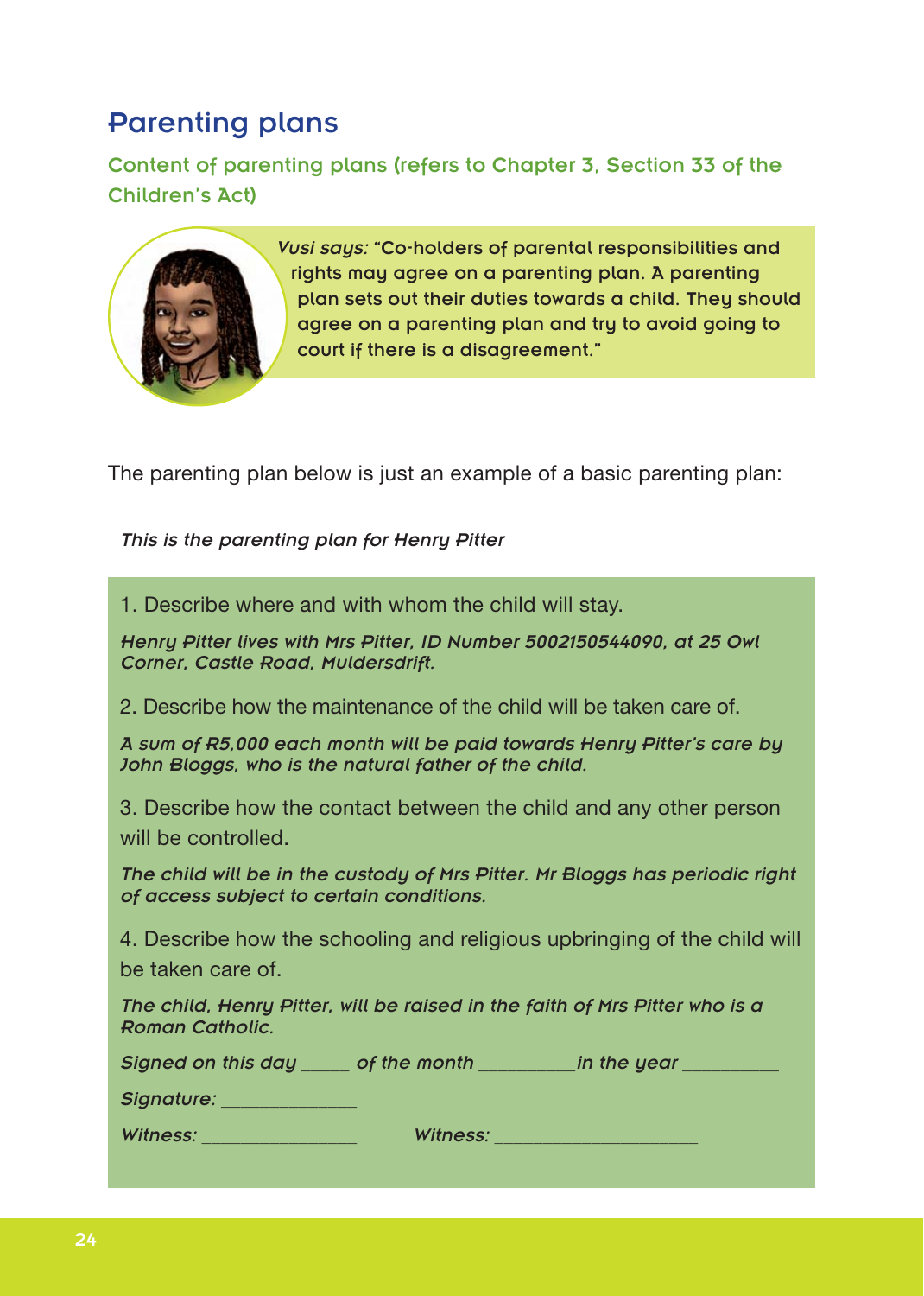*Vusi says:* "The co-holders of parental responsibilities can ask certain people to help with preparing a parenting plan. They are the family advocate, a social worker or psychologist, or suitably qualified people who can help mediate."



*A parenting plan must comply with the 'best interests of the child'.* 

Formalities for making a parenting plan (refers to Chapter 3, Section 34 of the Children's Act)

> Parenting plan (must be in writing)

**Registered with family** advocate; this means that there is proof of the promise made to the child

Signed by the parent or caregivers

 $\boldsymbol{\nu}$  in prescribed format

- $\vee$  accompanied by a copy of the plan and
- $\checkmark$  a statement by a family advocate, social worker or psychologist

Order of court

#### Refusal of access (refers to Chapter 3, Section 35 of the Children's Act)

*Ms Pandori says:* "Even though a person has care and custody of a child, he or she cannot ignore a court order and cannot stop someone who has parental responsibilities and rights from exercising his or her rights to the child. If the person who has custody prevents someone from exercising his or her rights, then that person could be fined or even sent to prison for nearly a year."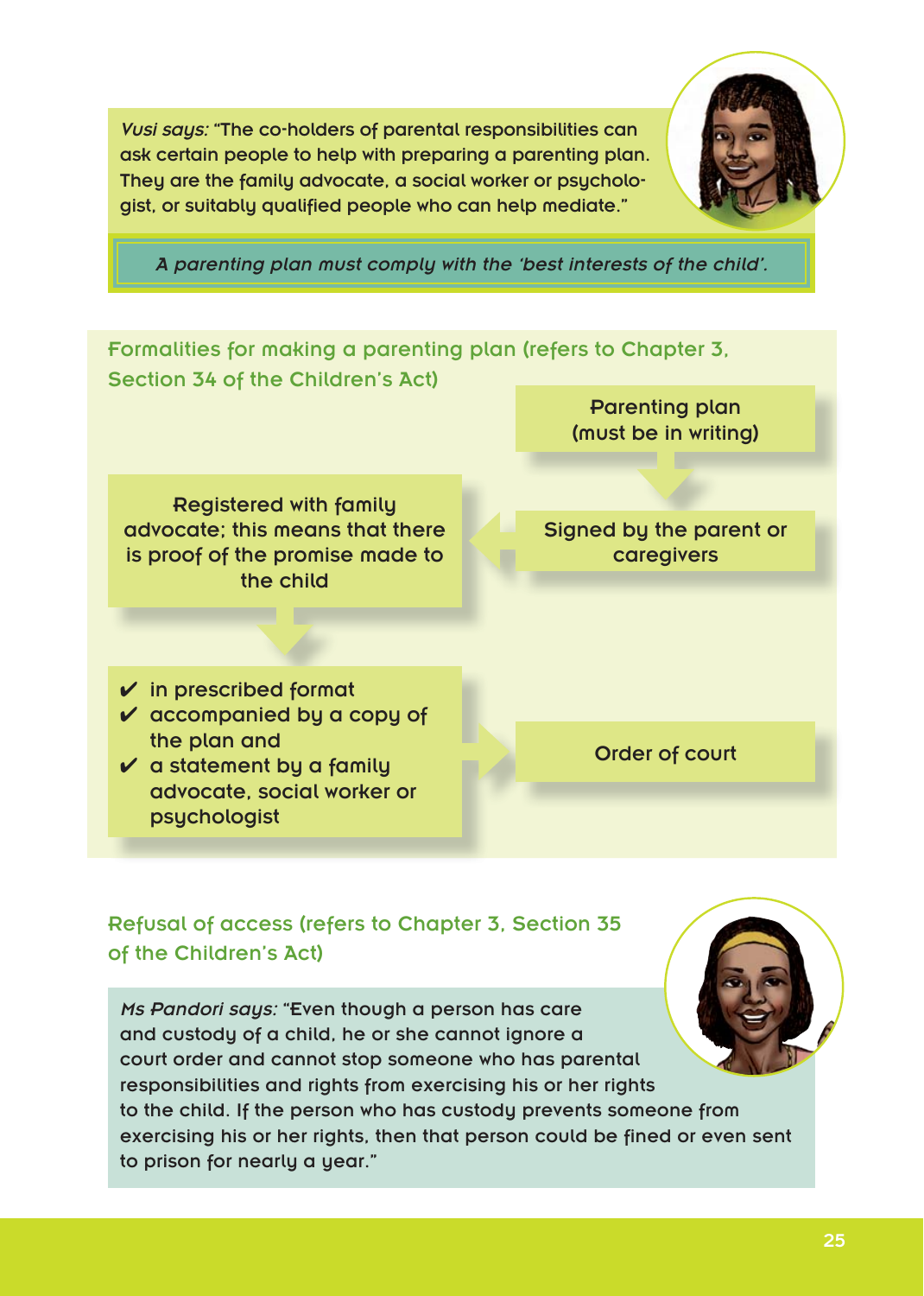### Artificial fertilisation (refers to Chapter 3, Section 40 of the Children's Act)

A lesbian couple, Fatimah and Anna, lived together for many years and got married recently in terms of the new law. Both Fatimah and Anna longed for children and it was decided that Fatimah would go through a medical procedure called



*in vitro* fertilisation. This means that the ovum of one of the women is fertilised with donor sperm. The fertilised ovum was then successfully implanted into Fatimah's uterus and nine months later she gave birth to twin girls. The couple wanted to have the twins registered as their legitimate children. When the Director-General of Home Affairs refused to do this, they took the matter to court. The High Court declared the decision of the Director-General as unconstitutional because same-sex life partners have a right to marry, have a child and raise a family.



*Ms Pandori says:* "Where a couple, in a marriage, decide to have a child through artificial insemination the child that is born is seen as being the couple's biological child. This is the situation even if the child of a married couple was conceived with the gamete or gametes of another person, outside of the marriage."

*A gamete is a human cell that starts a baby growing in the womb.* 

### Did you know?

*The Act insists that both parents must agree to the artificial fertilisation.*

*Mirasha asks:* "What will happen if a child conceived through artificial insemination has inherited an illness from his or her genetic parent? How will the doctor or the child's guardians know?"

*Vusi answers:* "The Act says that the child or the child's guardian can have access to medical information about the genetic parents even though the identity of the genetic parents can be withheld."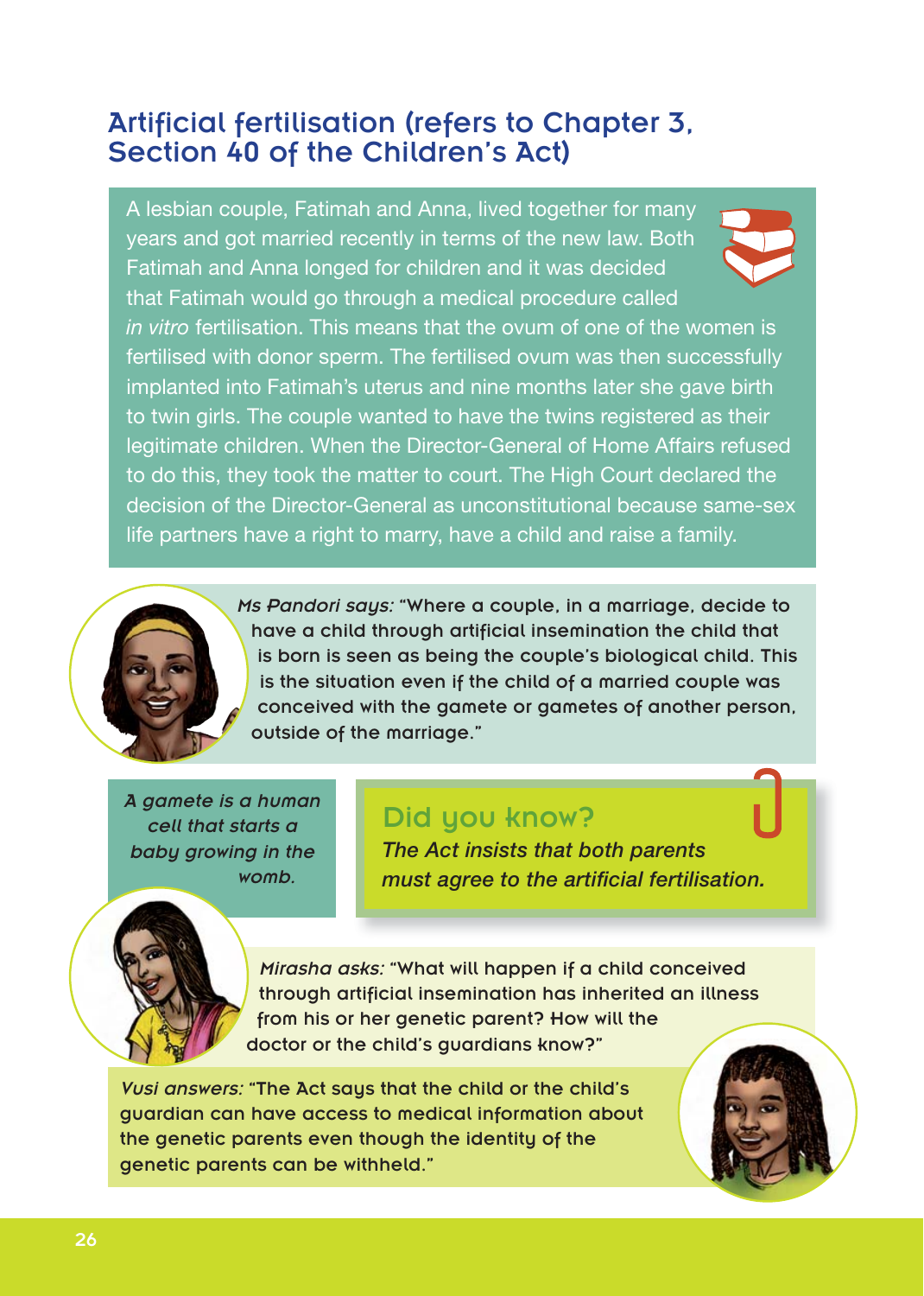### Surrogacy (refers to Chapter 19 of the Children's Act)

Fatimah eventually leaves Anna and the twins because they no longer get along and Anna wants to keep the twins with her. Fatimah is now alone and struggling to make ends meet, so she decides to answer an advert in the paper asking for surrogate mothers to please step forward and help a couple who cannot have children of their own.

A surrogate mother is someone who carries a child, in her womb, for another person. The surrogate mother is not going to take the child for herself she is simply providing her body to help grow the baby. When the baby is born the surrogate mother leaves and has nothing more to do with the child. The child is then given to the family who wanted him or her and asked the surrogate mother for her help.

*Vusi says:* "The Act has some very strict requirements that need to be followed:

- There must be a legal agreement that is confirmed by the court.
- At least one of the parents wanting the baby must have contributed either an ovum or sperm. This is to make sure the child born has a biological relationship with the parent.



- There must be a medical reason why the future parents cannot have a child of their own.
- The agreement between the surrogate mother and the future parent/s is not based on financial gain.
- The parents can offer the baby a good, stable home.
- The surrogate mother will not have any relationship with the child after its birth, unless there is an agreement."

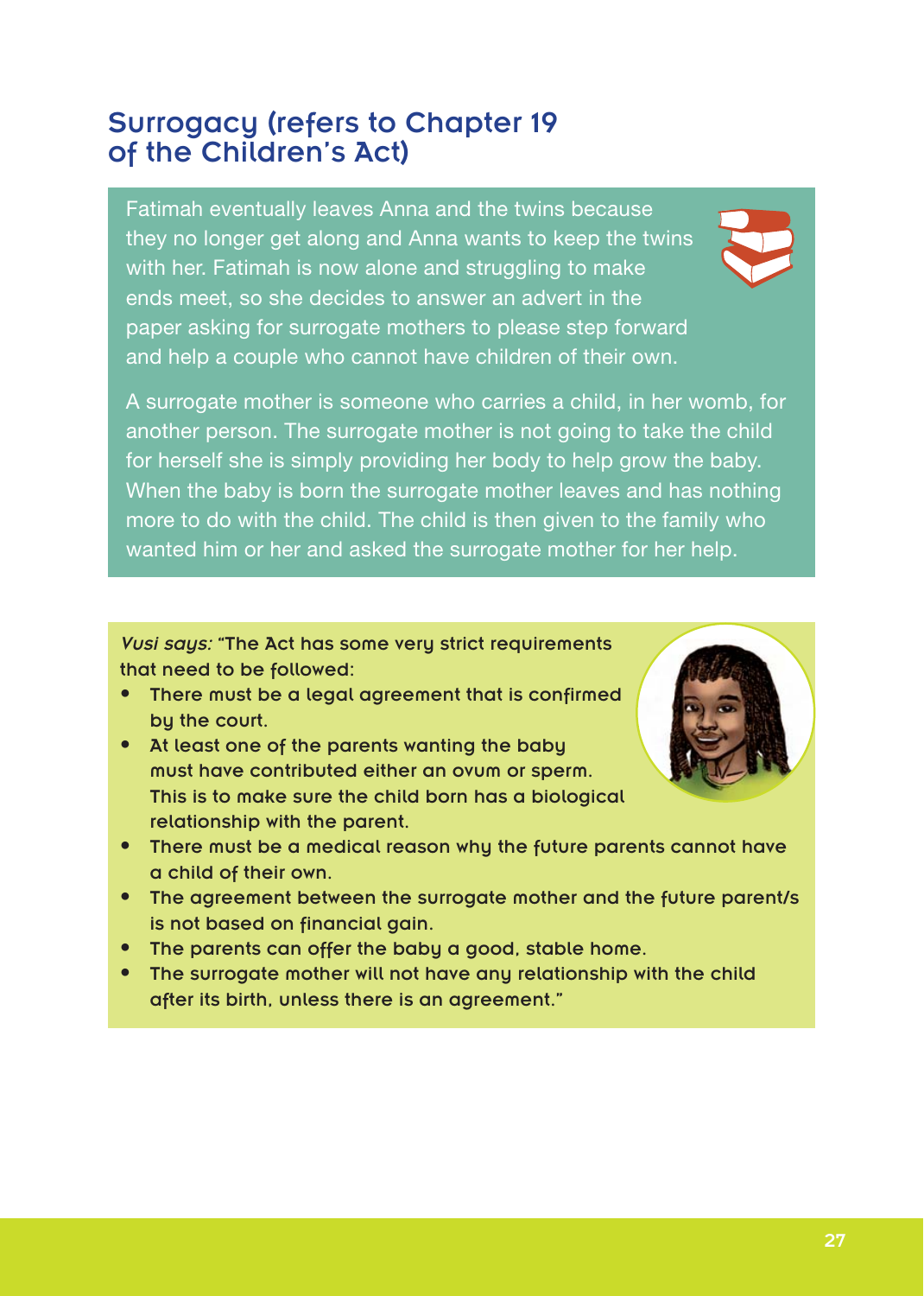## Adoption (refers to Chapter 15 of the Children's Act)



#### *Mirasha asks:* "What does it mean for a child to be adopted?"

When a child is adopted it means that the court agrees to give the child permanently to other parent/s who are able to take care of the child. The child who is adopted may be regarded as the natural child of the adoptive parent/s.

The purpose of adoption is to protect and nurture children by giving them a safe and healthy living place. Because adoption is permanent, it aims to connect the adopted child to his or her adoptive family. The adoptive parents become the child's legal guardians.



#### Did you know?

*The court will only allow a child to be adopted if the adoption is in the best interests of the child. A social worker must make sure that the child can be adopted and that the adoption will be in the child's best interests.*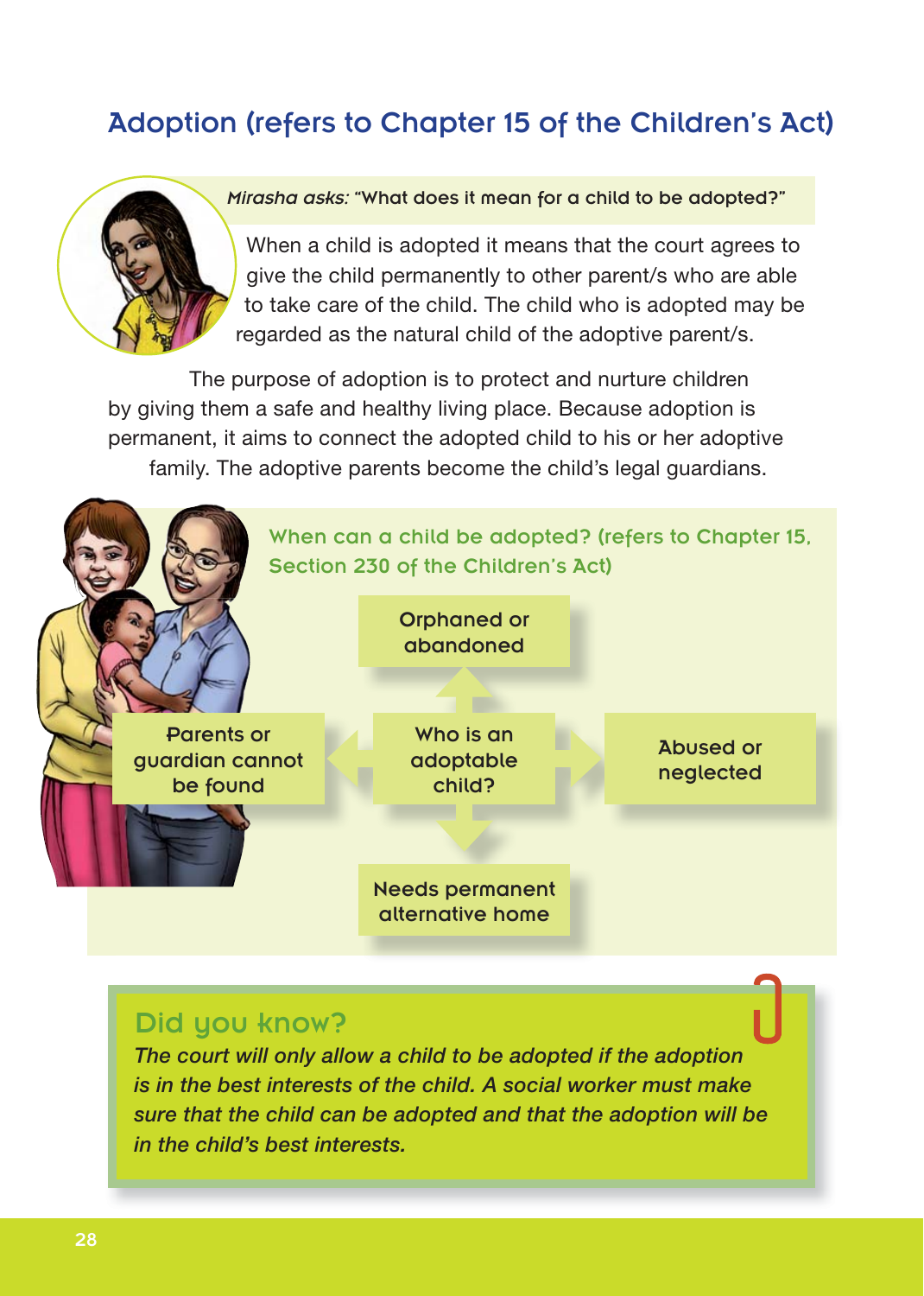#### Who can adopt? (refers to Chapter 15, Section 231 of the Children's Act)

|                                                                                 | Two partners forming<br>a family unit e.g.<br>husband and wife                    |                                                               |
|---------------------------------------------------------------------------------|-----------------------------------------------------------------------------------|---------------------------------------------------------------|
| Widow, widower,<br>divorced or single                                           | Who may                                                                           | <b>Biological father</b><br>of a child born out<br>of wedlock |
| <b>Person whose</b><br>permanent life-<br>partner is the<br>parent of the child | adopt?                                                                            | Foster parent of a<br>child                                   |
|                                                                                 | <b>Married person</b><br>whose spouse is the<br>biological parent of<br>the child |                                                               |

Thandi and Themba approach you as a social worker. They are interested in adopting a child. As the social worker you are required to assess whether or not Thandi and Themba will make good adoptive parents. What should the court be looking for?

*Mirasha answers:* "The court should look for parents who are fit and proper parents, over 18 years of age and who are willing and able to be parents. If the potential parents are not financially well off they cannot be discriminated against and they may apply for a social grant."

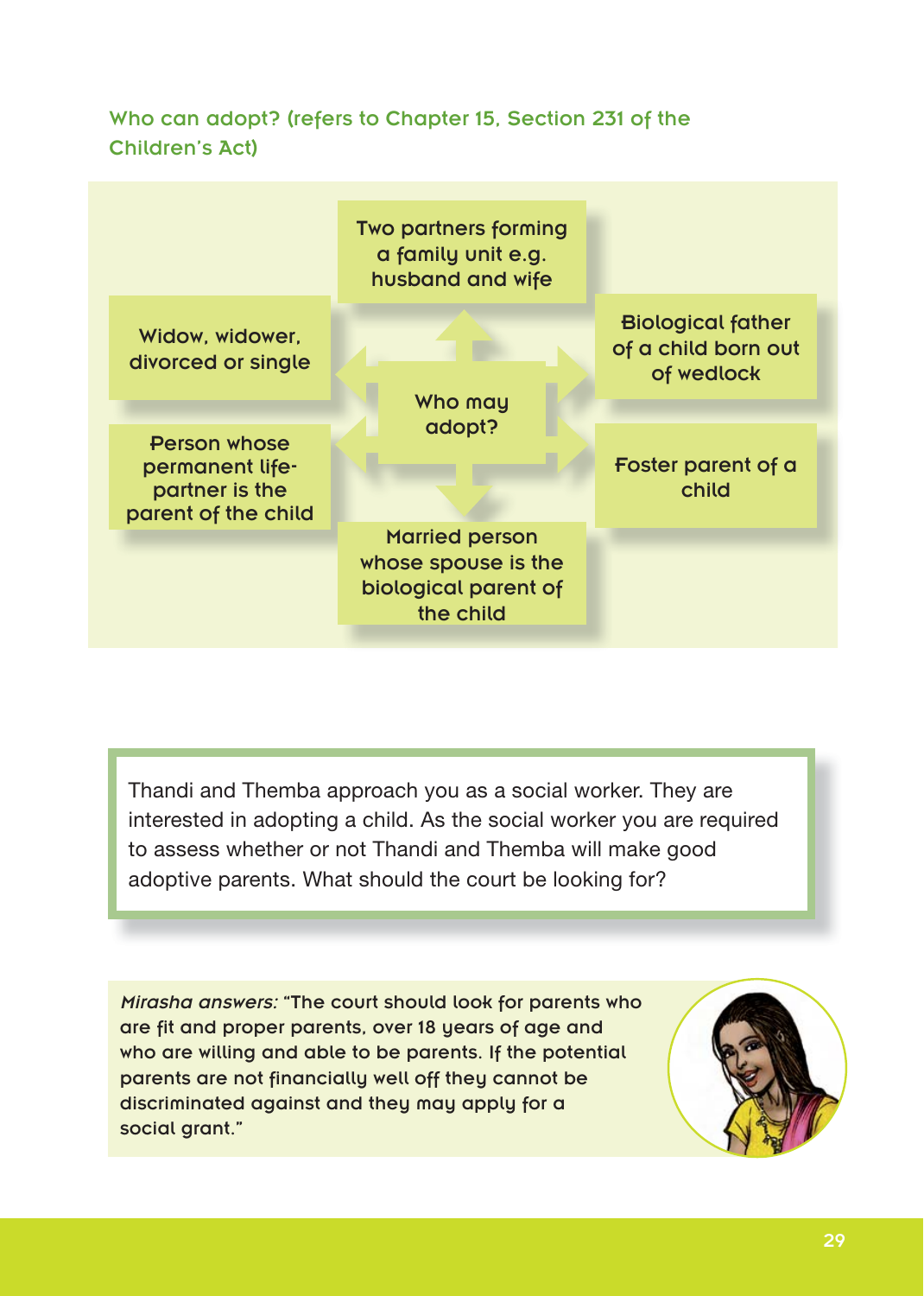#### Consent to adoption (refers to Chapter 15, Section 233 of the Children's Act)



Many people need to agree to the adoption. See below:

### Did you know?

*It is often a very difficult decision for a parent to give a child away. The law says that the social worker must explain everything carefully to the parents of the child. The law also says that the child needs to participate in making important decisions that affect him or her, so the social worker must talk to the child to see how the child feels about the adoption.*

When consent is not required (refers to Chapter 15, Section 236 of the Children's Act)

Sometimes it is not possible to get everyone's consent. The law has therefore said that there are some exceptions to the rule that 'everyone must consent'. The consent of a parent or guardian will not be required if:

- $\bullet$  the parent is mentally ill,
- the parent has abandoned the child, or it is impossible to find the parent/s,
- the identity of the parent or guardian is not known,
- the parent deliberately neglected or abused the child or allowed the abuse to happen,
- the parent has failed to exercise any parental duties for one year,
- the parent has not responded to a notice of the proposed adoption within 30 days, or
- the parent has received a court order that he or she may not consent.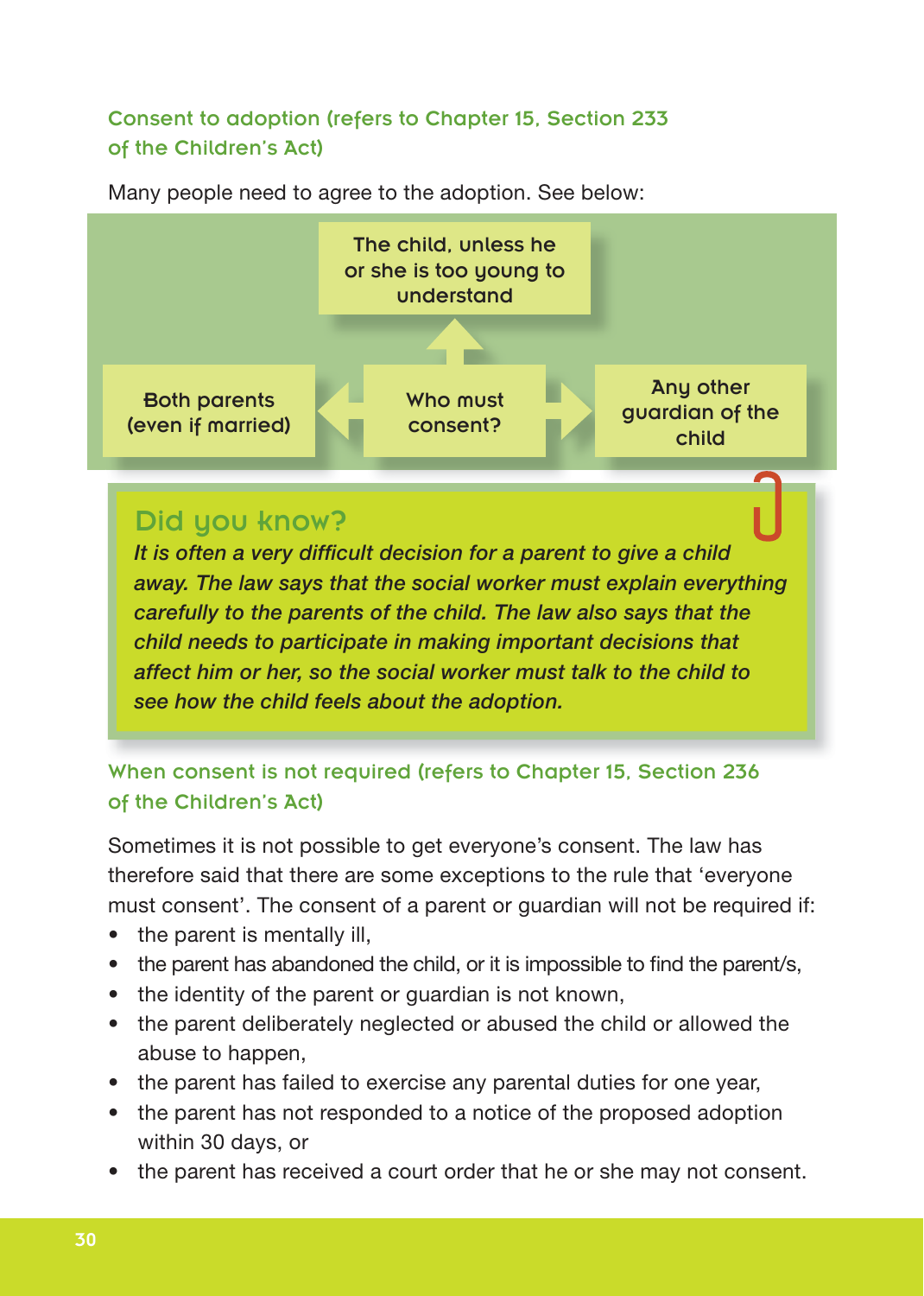If the parent referred to above is the biological father then his consent is not necessary if:

- $\bullet$  he is or was not married to the mother and he has not claimed paternity of the child,
- the child was born because of an incestuous relationship, or
- the court believes that the child was conceived as a result of rape.

If a child is an orphan the court will need proof that the child has no parents. The parent or parent's death certificates must be shown.

Consideration of adoption application (refers to Chapter 15, Section 240 of the Children's Act)

Rajan and Reshma have five children, and find it difficult to feed them all. They are a very religious Hindu family and they fast and pray to their deities, hoping for God's help. After months of worrying, they decide to give up their youngest child, three-year-old Rani, for adoption.

*Ms Pandori says:* "Adoption is a very serious decision that affects everyone. The court must be careful and has to look at a lot of important factors, including:

- the religious and cultural background of all the parties involved (the child, the child's parent/s and the prospective adoptive parents),
- any reasonable preferences that the parent/s may have included in their consent, and
- the social worker's report on the ability of the child to be adopted, the child's best interests and the child's medical information."

### Effect of adoption order (refers to Chapter 15, Section 242 of the Children's Act)

*Ms Pandori says:* "Before anyone decides to adopt a child or give a child up for adoption they really must think about it. If a child is adopted, all ties with the biological family *must* be cut. This means the biological parents and their family members have absolutely no rights or responsibilities over the adopted child. The adoptive parents will have full parental rights and responsibilities over the adopted child."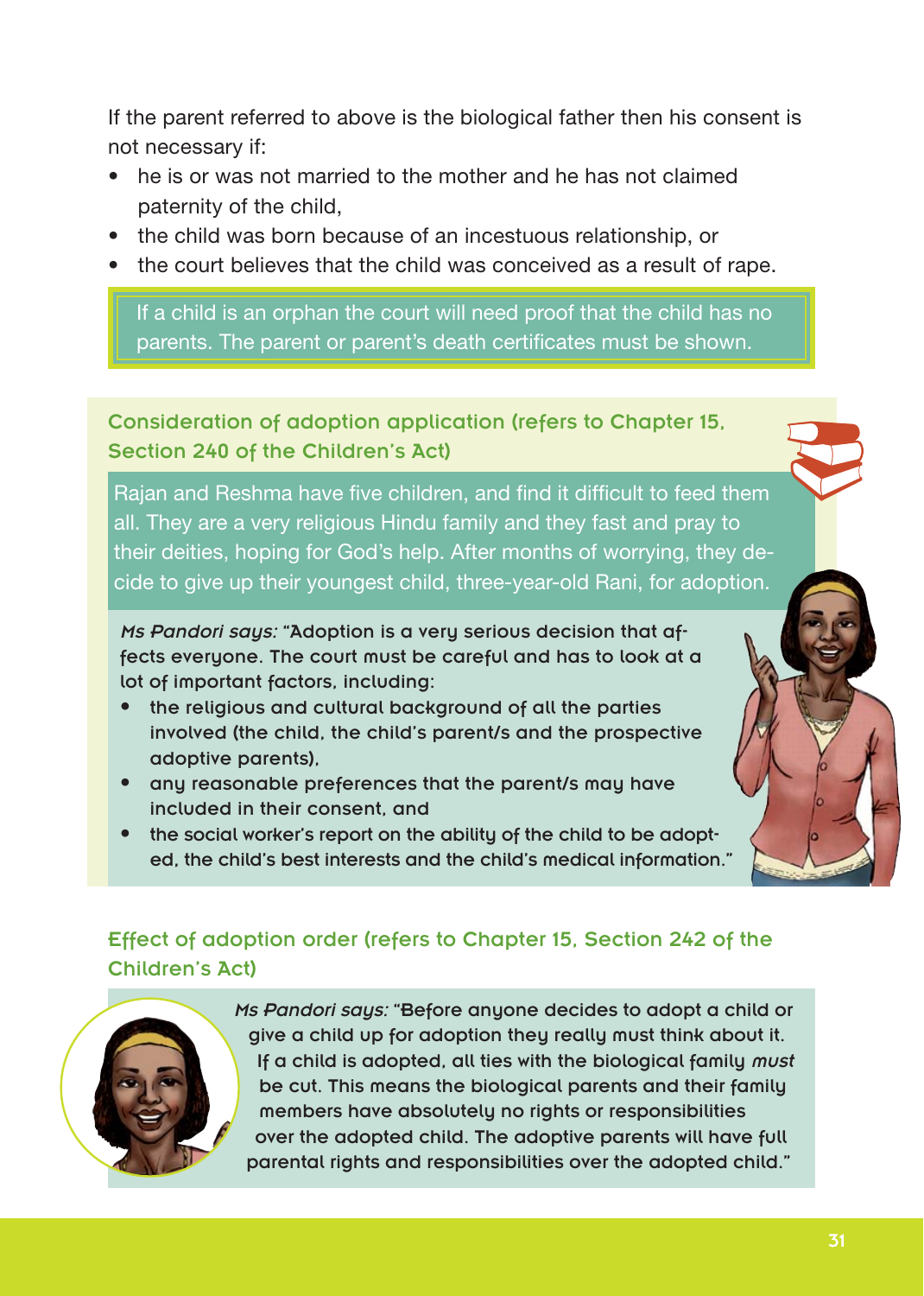*Mirasha asks:* "What if the biological parent or the guardian of a child tells the child he or she must keep in touch with them. Can they make the adoptive parents agree to this?"





*Vusi says:* "No, they cannot make this a condition of the adoption. If the child would like to stay in contact with his or her natural parents after being adopted, and it will be in the child's best interests, then the child can keep in touch with the parents. The same can go for the parents."

### Did you know?

*The adoption order does not terminate any property rights the child had before the adoption and the adopted child cannot marry anyone related from the biological or the adoptive family.*

#### Cancellation of adoption order (refers to Chapter 15, Section 243 of the Children's Act)

The court can cancel an adoption order if an application is brought to the court by the adopted child, a biological parent or a person who was the guardian of the child before the adoption. However, this application must be brought before the court not more than two years from the date of the adoption.

An adoption order can only be cancelled if:

- it will be in the child's best interests,
- the applicant is a parent whose consent was required but his or her consent was not obtained, or
- at the time of the adoption order, the adoptive parent did not qualify to be an adoptive parent.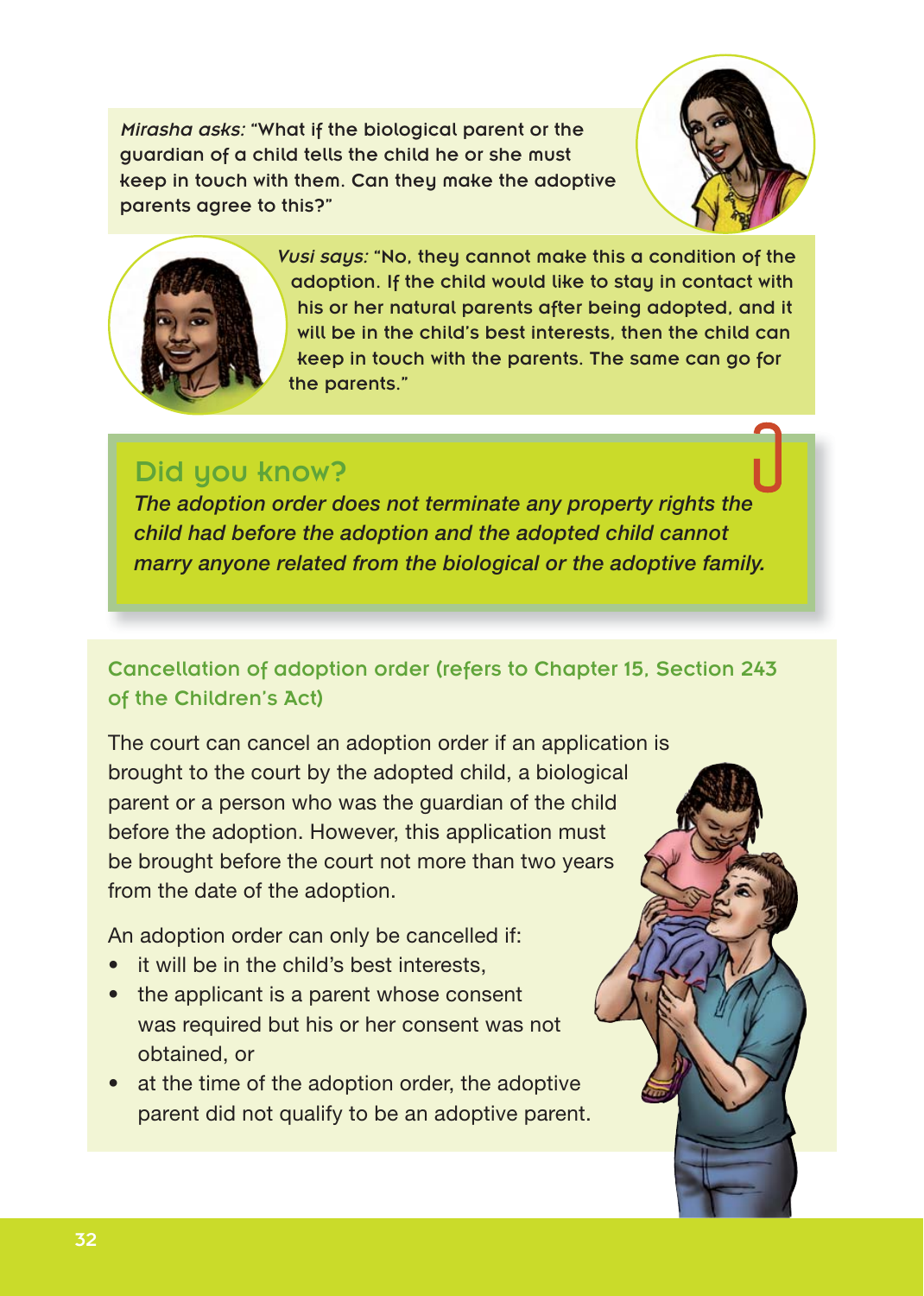#### Did you know?

*The effects of cancelling the adoption order are that everything goes back to the way it was before the adoption.*

Simon and Sherry-Ann are a wealthy couple who have been married for 12 years and they have no children. After many years they finally decided to adopt a baby and went to an adoption agency. The agency told them about a teenage girl who was eight months pregnant and uncertain about giving up her baby. The agent also warned the couple that adopting a baby takes a long time. Simon and Sherry-Ann were impatient for a child and they said they could not wait any longer. They decided to offer the agency a large donation if the adoption process could be sped up. They also offered the young girl R40 000 for her baby when it is born and they also said they would pay for all her medical expenses.

> *Vusi says:* "The law does not like it when people use money to force other people to do something for them. This is like bribing someone for their baby. Because adoption is a complicated process the law must be followed. This means that people cannot cheat or abuse the system. In the story above, Simon and Sherry-Ann tried to speed up the adoption process and it is against the law and will not be allowed."

#### Did you know?

*The law will allow Simon and Sherry-Ann to contribute to the care of the pregnant person and the medical costs but it will not allow bribery.*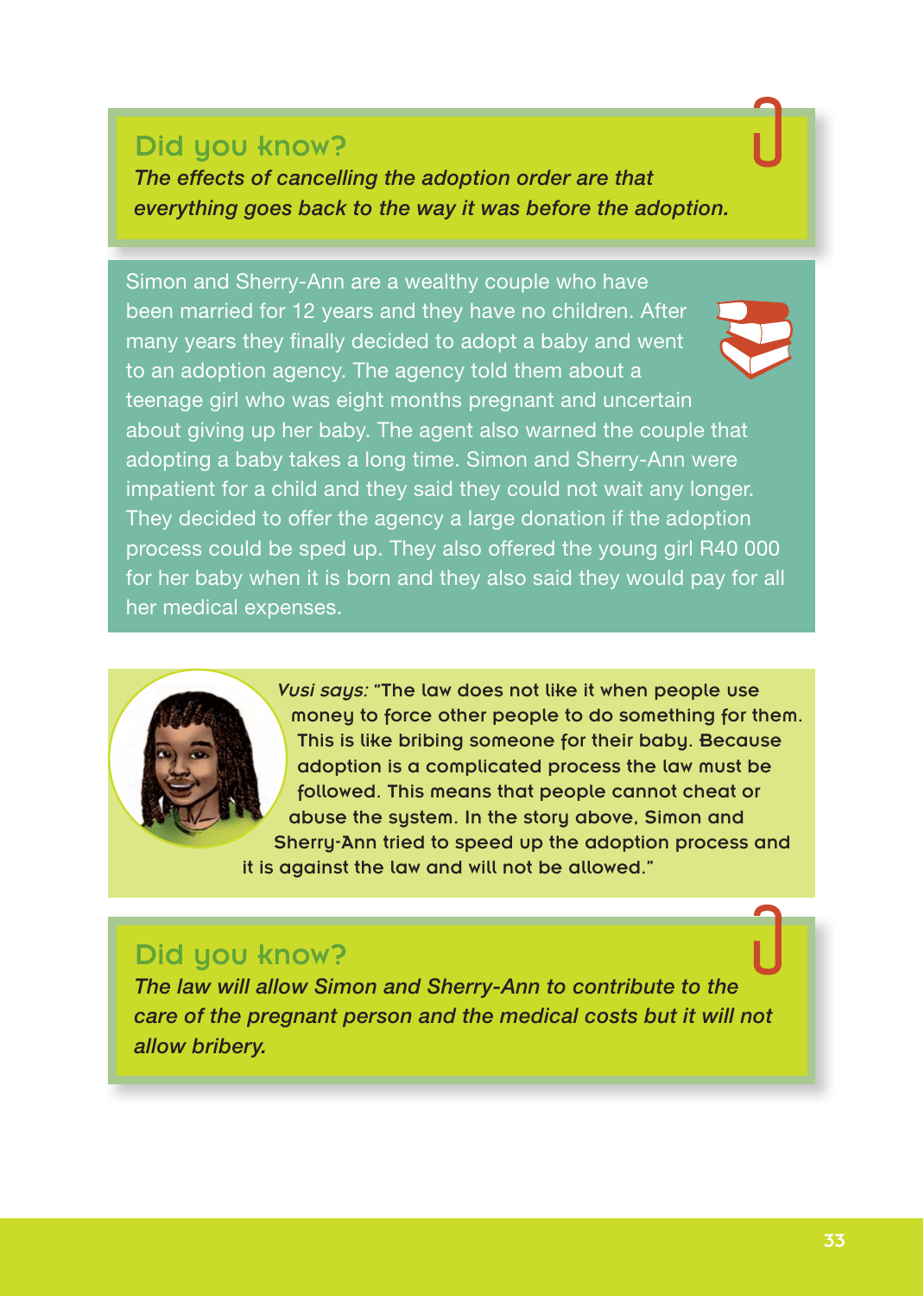#### Inter-country adoption (refers to Chapter 16 of the Children's Act)



*Ms Pandori explains:* " 'Inter-countru adoption' talks about the situation where the parents who want to adopt live in a different country to the child. The Act tries to regulate and recognise inter-countru adoptions to ensure that international standards for fit and proper adoptive parents are kept."

Because of the nature of inter-country adoptions, it is important for South Africa to have a good relationship with other countries. The Children's Act gives the President of South Africa the power to make agreements with other countries about these adoptions. The agreements have to follow what the Hague Convention says and Parliament must also agree.

The Hague Convention is a very important document because South Africa has agreed to follow it and make it into law in South Africa. This means that if South Africa makes a law about intercountry adoption that is not the same as in the Hague Convention then the South African law will be thrown out and the Convention will apply.

*The Act sets out a number of strict procedures and requirements that must be followed in inter-country adoptions! This is also not a decision that the court will take lightly, and the best interests of the child will always be the most important factor.*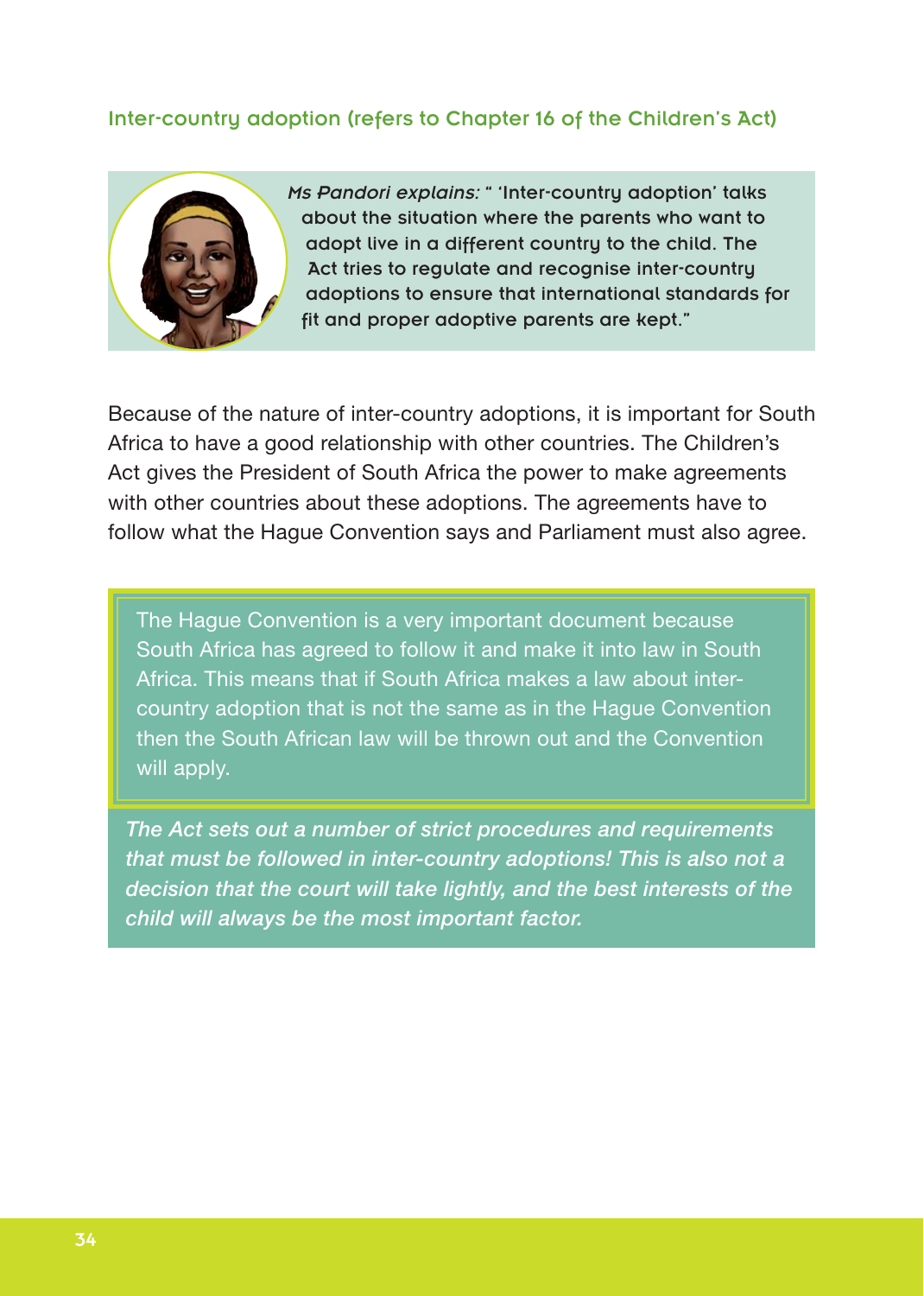# **GLOSSARY**

| Act                         | A statute passed by parliament or a law made by<br>parliament. Also means conduct, deed, something<br>that is done, to perform a function.                                                                                                                                        |
|-----------------------------|-----------------------------------------------------------------------------------------------------------------------------------------------------------------------------------------------------------------------------------------------------------------------------------|
| Advocate                    | A lawyer who can appear in any court except the<br>Small Claims Court. Advocates do not deal directly<br>with the public. They are instructed by attorneys on<br>behalf of their clients.                                                                                         |
| Age of majority             | When a child moves on into adulthood, that means<br>he or she turns 18 and now becomes a major.                                                                                                                                                                                   |
| Annul (annulled)            | To legally cancel or end a specific arrangement, for<br>example a marriage.                                                                                                                                                                                                       |
| Adoption                    | Adoption is a legal way for an adult or adults, who<br>for example are unable to give birth to a child<br>or want to bring another child into the family, to<br>become the legal parents of a child. When you<br>adopt a child, the child becomes yours as though<br>born of you. |
| Adoption (inter-country)    | A situation where the parents who want to adopt a<br>child live in a different country to the child.                                                                                                                                                                              |
| Adoptive child              | This means a child that can be adopted by parents<br>who are not his or her biological parents, because<br>the child has either been abandoned, orphaned,<br>abused, neglected, or because his or her parents<br>cannot be found or are unable to care for the child.             |
| Adoptive parents            | Parents who are legally appointed to permanently<br>look after and care for a child or children that are<br>not their biological children.                                                                                                                                        |
| Artificial fertilisation    | Where the egg from a woman's ovary is fertilised<br>with sperm without sexual contact.                                                                                                                                                                                            |
| Biological father or mother | The father and mother who brought the child into<br>the world; this means they biologically created the<br>child.                                                                                                                                                                 |
| Convention                  | In international law, convention refers to formal<br>statements adopted by international bodies such as                                                                                                                                                                           |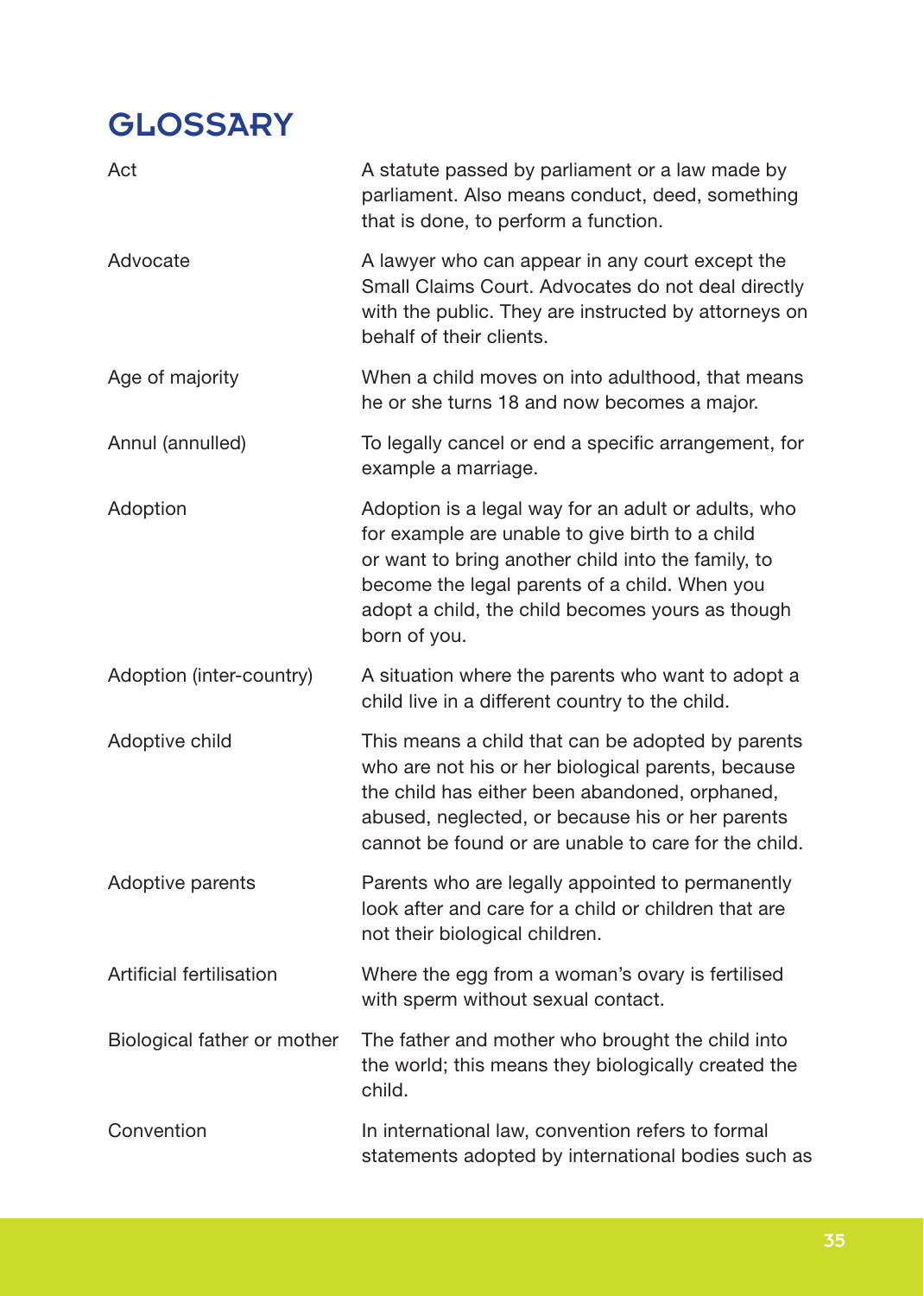|                     | the United Nations. It can also be seen as a set of<br>standards, norms or criteria, often taking the form<br>of a custom.                                                                                                                                                                                                                  |
|---------------------|---------------------------------------------------------------------------------------------------------------------------------------------------------------------------------------------------------------------------------------------------------------------------------------------------------------------------------------------|
| Chronic illness     | This means an illness (sickness) or condition that<br>will last a long time (usually longer than three<br>months). Sometimes there is no cure for a chronic<br>illness (for example HIV/AIDS). Examples of chronic<br>illnesses or conditions are high blood pressure,<br>diabetes, asthma and tuberculosis.                                |
| Circumcision        | To cut off the skin (called the foreskin) at the end<br>of the penis of a man or boy or to cut off the<br>clitoris or outer sexual organs of a woman or girl.<br>Circumcision is an important rite (practice) in some<br>religions.                                                                                                         |
| Co-exercise         | Where more than one person is responsible for<br>taking care of or performing a specific function,<br>for example where both the father and mother of a<br>child are responsible for taking care of the child.                                                                                                                              |
| Consent             | To agree, accept or approve what is planned or<br>done by another.                                                                                                                                                                                                                                                                          |
| Constitution        | Sets out the basic rules according to which a<br>country is governed. A Constitution may be<br>unwritten (in which case it is found in different<br>statutes) or written (in which case it is found<br>in a single document, like the South African<br>Constitution).                                                                       |
| Court order         | An official order by a judge telling someone to do<br>something or to stop doing something.                                                                                                                                                                                                                                                 |
| Custody, by parents | When parents exercise care and control over their<br>children.                                                                                                                                                                                                                                                                              |
| Disability          | A condition either physical or mental (of the body or<br>the mind) where someone is unable to function in a<br>normal way due to a lack of ability, power, or fitness<br>to do a certain action, for example where a person<br>cannot walk because their spine was damaged<br>in an accident and now their legs no longer work<br>properly. |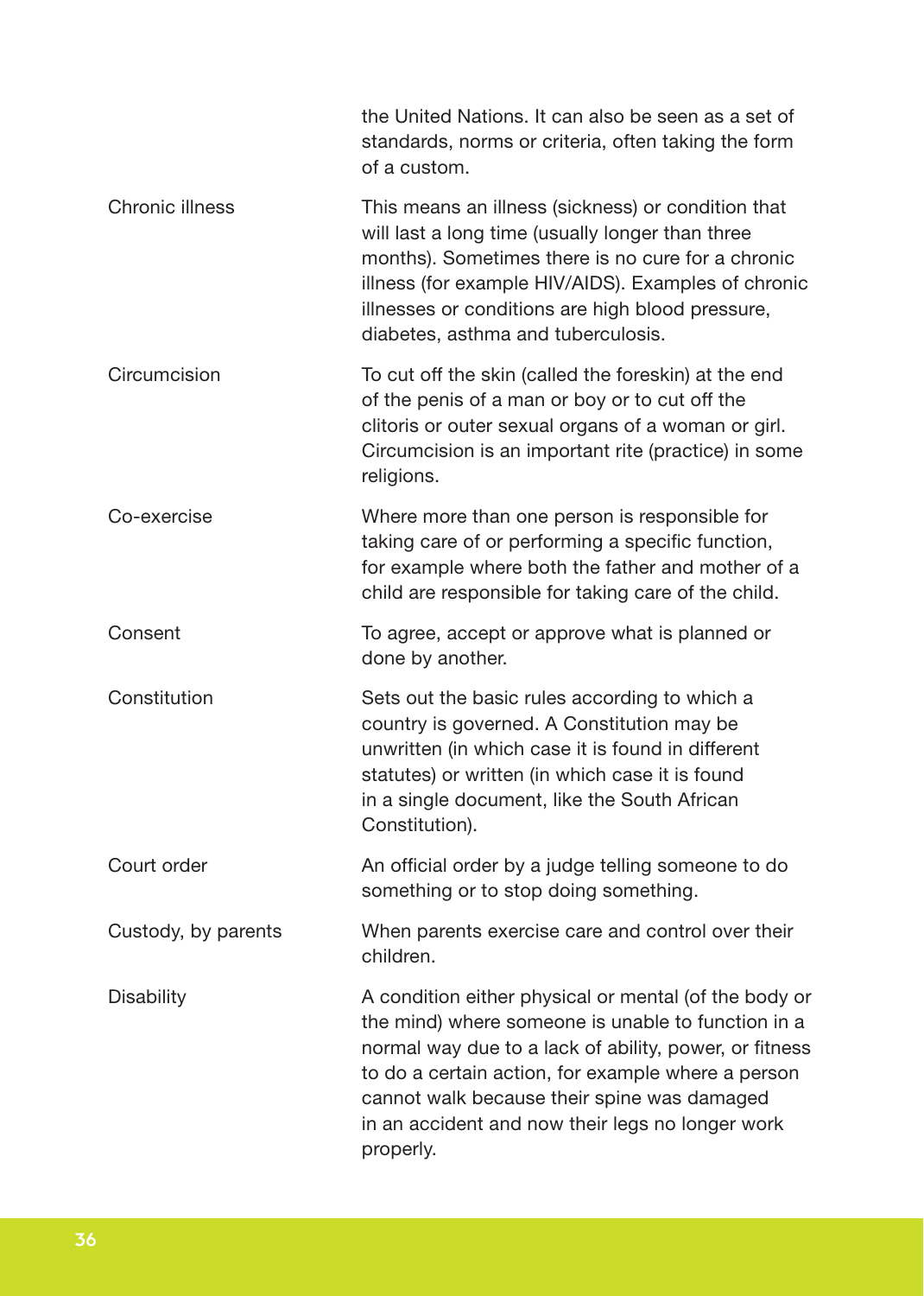| Divorce                       | A legal act to end a marriage that can only be done<br>in the High Court.                                                                                                                                                                                                            |
|-------------------------------|--------------------------------------------------------------------------------------------------------------------------------------------------------------------------------------------------------------------------------------------------------------------------------------|
| Fertilisation (or conception) | The joining together of the male sperm (seed) and<br>female ovum (egg) marking the beginning of a new<br>life.                                                                                                                                                                       |
| Gamete                        | A mature sex cell that usually has half of the normal<br>number of chromosomes and is capable of uniting<br>with a gamete from a member of the opposite sex<br>to begin the formation of a new individual.                                                                           |
| Genes (genetic)               | These determine or carry our inborn characteristics<br>and are the basic building blocks of the body. The<br>genes are made of special proteins called nucleic<br>acids. The genes are found in the middle (nucleus)<br>of every cell in our body. We all have millions of<br>genes. |
| Gestation                     | The carrying of a child in the uterus (mother's<br>womb).                                                                                                                                                                                                                            |
| Grant                         | Assistance (sometimes financial) given for a<br>particular purpose; for example, a grant is paid by<br>the government to help poor parents who cannot<br>afford to pay for their children's upkeep.                                                                                  |
| Guardian                      | A person or persons who have been legally<br>appointed to protect and take care of a child or<br>children.                                                                                                                                                                           |
| <b>High Court</b>             | A court in which a judge sits to hear and decide<br>cases.                                                                                                                                                                                                                           |
| Immovable property            | Property which cannot be moved, such as land and<br>buildings.                                                                                                                                                                                                                       |
| Heredity                      | This refers to a person's inborn characteristics or<br>traits. These are the characteristics that we inherit<br>from both our biological parents, for example the<br>colour of our eyes.                                                                                             |
| Incest                        | Sexual intercourse between persons so closely<br>related that they are forbidden by law to marry. For<br>example, a father and daughter should not have<br>sex.                                                                                                                      |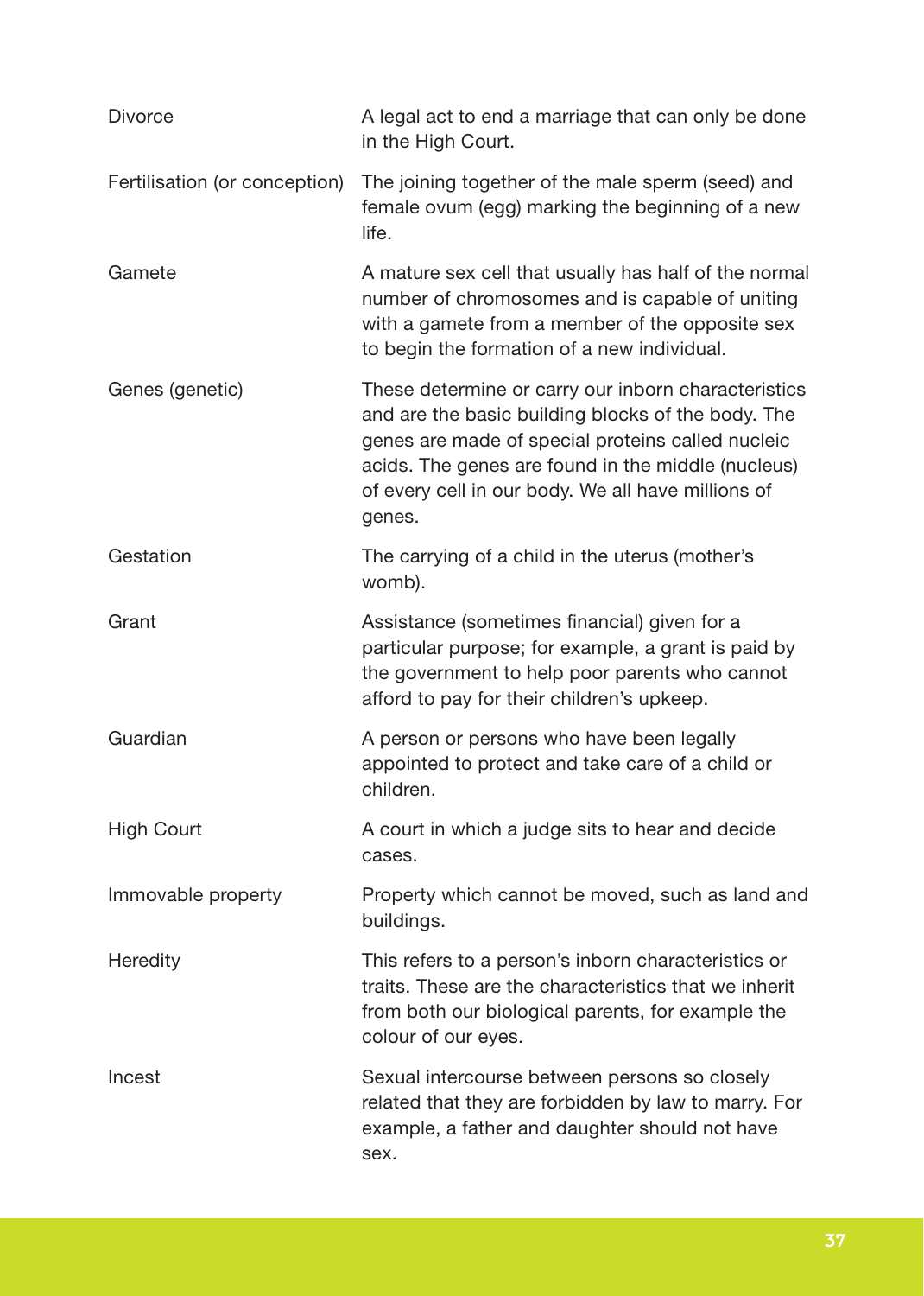| In vitro fertilisation | Where the egg from a woman's ovary is fertilised<br>with the male's sperm outside the living body and in<br>an artificial environment (see "artificial fertilisation"<br>above). |
|------------------------|----------------------------------------------------------------------------------------------------------------------------------------------------------------------------------|
| Law                    | A set of rules used to control the behaviour of<br>people in society.                                                                                                            |
| Maintenance            | Money paid to a parent or children for their support,<br>usually by a divorced or separated spouse, or the<br>father of a child whose parents are not married.                   |
| Marriage (civil)       | A registered marriage that took place in front of a<br>magistrate or a minister of certain religions.                                                                            |
| Marriage (common law)  | Living together without being legally married.                                                                                                                                   |
| Mutilation             | To make imperfect by cutting or destroying a<br>necessary part, for example, a limb.                                                                                             |
| Orphan                 | A child whose parents have died.                                                                                                                                                 |
| Ovum                   | An egg from the female (mother).                                                                                                                                                 |
| Paramount              | Very important and superior to anything else.                                                                                                                                    |
| Paternity              | The state of being a father or originating from the<br>father.                                                                                                                   |
| Prohibit               | To order someone not to use or do something.                                                                                                                                     |
| Psychologist           | A specialist in psychology; psychology is the<br>science or study of the mind and the particular<br>ways in which an individual or group thinks or<br>behaves.                   |
| Sibling (siblings)     | One of two or more individuals having the same<br>parents or sometimes only one parent in common,<br>for example a brother and sister are considered<br>each other's siblings.   |
| Social worker          | A trained person who is able to help troubled<br>families by providing counselling and advice in<br>order to promote social well-being.                                          |
| Spouse                 | Someone who is married; a husband or wife.                                                                                                                                       |
| Sue                    | To use a legal process (and the court of law) to<br>force a person, company, or organisation that has                                                                            |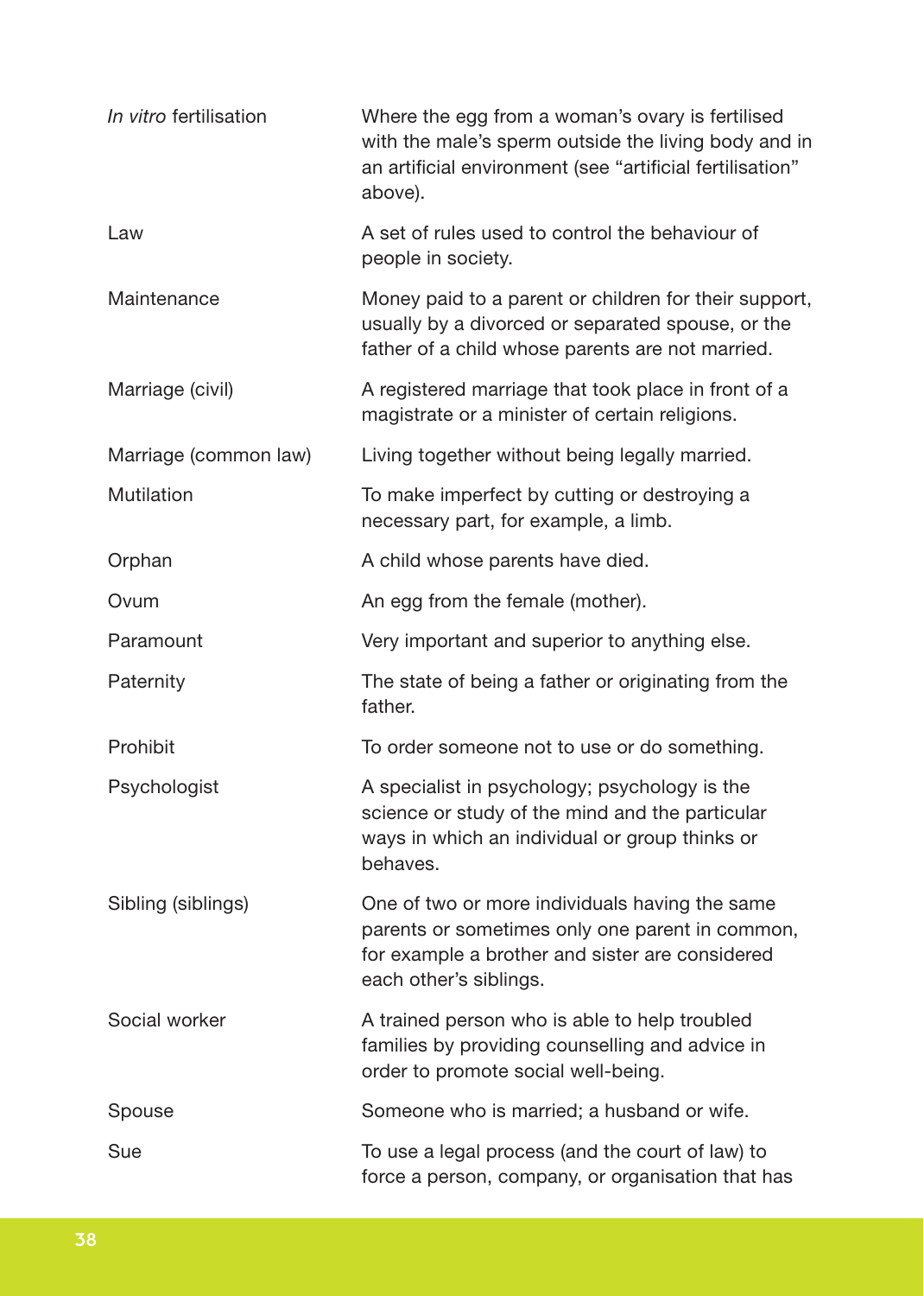|                   | treated you unfairly or hurt you in some way to give<br>you something or to do something.                                                                                                 |
|-------------------|-------------------------------------------------------------------------------------------------------------------------------------------------------------------------------------------|
| Surrogacy         | This means when a woman bears a child for another<br>person, either through artificial insemination or<br>by carrying until birth another woman's surgically<br>implanted fertilised egg. |
| Virginity testing | Checking a young girl's genitals to see if there has<br>been any interference and to make sure that the<br>young girl is still a virgin.                                                  |
| Voidable          | To make void, that is to have no legal force or<br>validity (see "annul" above).                                                                                                          |
| Voidable marriage | Sometimes a child is born into a marriage that<br>has not met the proper legal requirements. If the<br>marriage is ended, the child's rights will not be<br>affected.                     |
| Wedlock           | The state of being married.                                                                                                                                                               |

#### References:

Web-based dictionaries were used as references for the glossary; these include:

Merriam-Webster's Word Central (http://www.wordcentral.com)

The Yahoo! Kids Dictionary (http://kids.yahoo.com/reference/dictionary/english)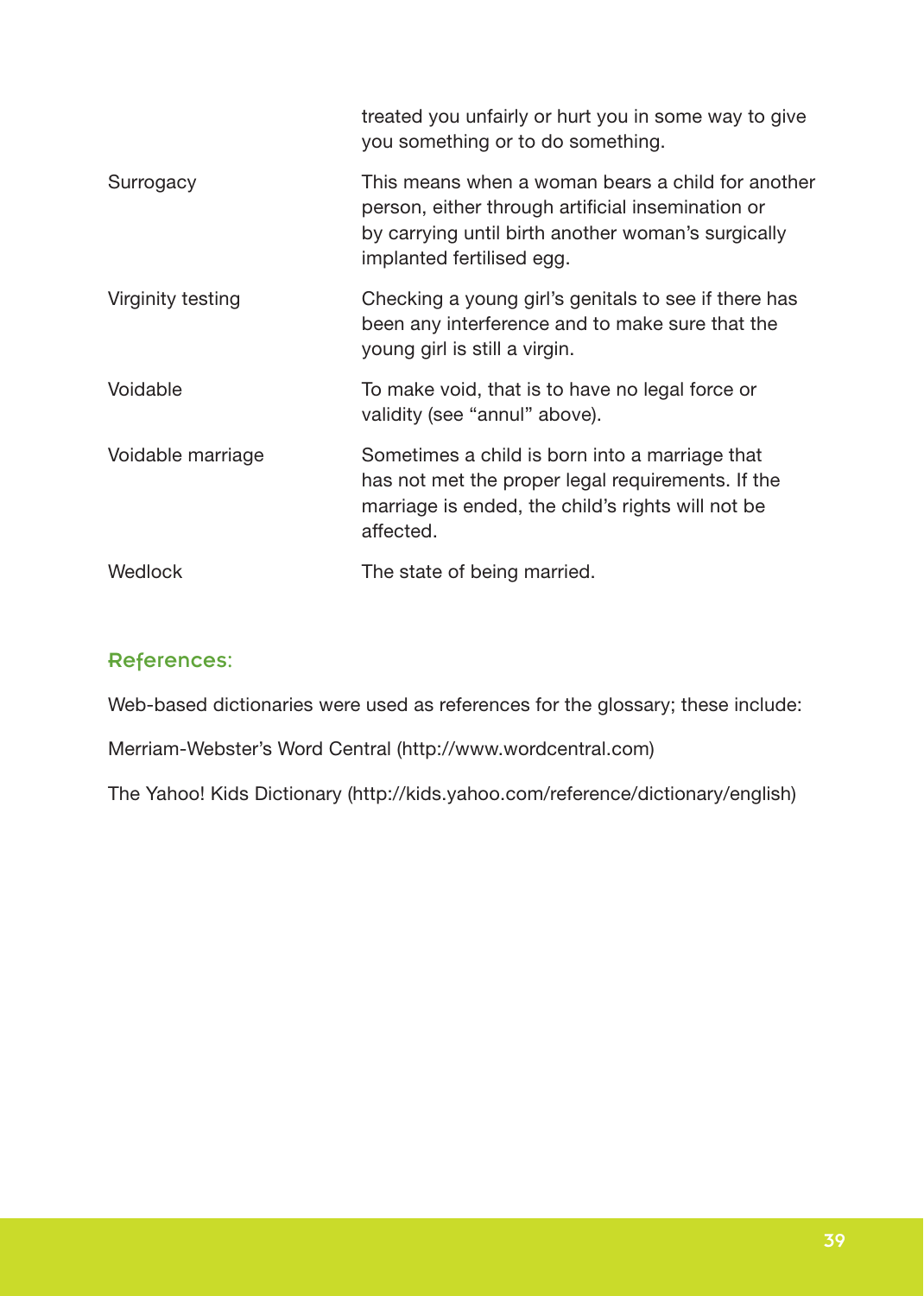# USEFUL CONTACT NUMBERS

If something unpleasant has happened to you and you need some help or you want to find out more information about a topic mentioned in this booklet try to talk to your parent or parents first. Also try talking to your teacher or a close adult family member. If none of these people can help try to contact the telephone numbers given below:

| Childline:                                           | 080 005 5555 |
|------------------------------------------------------|--------------|
| Child Welfare South Africa:                          | 011 492 2884 |
| South African Police Service emergency number: 10111 |              |
| Crime Stop:                                          | 086 001 0111 |
| South African Human Rights Commission:               | 011 484 8300 |
| Department of Labour (Pretoria Head Office):         | 012 320 2059 |
| Street Law (National Office):                        | 031 260 1291 |

#### Provincial Departments of Social Development:

| Gauteng           | 011 355 7843/7823            |
|-------------------|------------------------------|
| KwaZulu-Natal     | 033 264 2068                 |
| Northern Cape     | 053 874 9100                 |
| Western Cape      | 021 483 4153                 |
| North West        | 018 388 2021                 |
| Limpopo           | 015 293 6000/6331            |
| Mpumalanga        | 013 766 3156/3120            |
| <b>Free State</b> | 051 409 0590                 |
| Eastern Cape      | 040 609 5303/4/5 or 608 5810 |